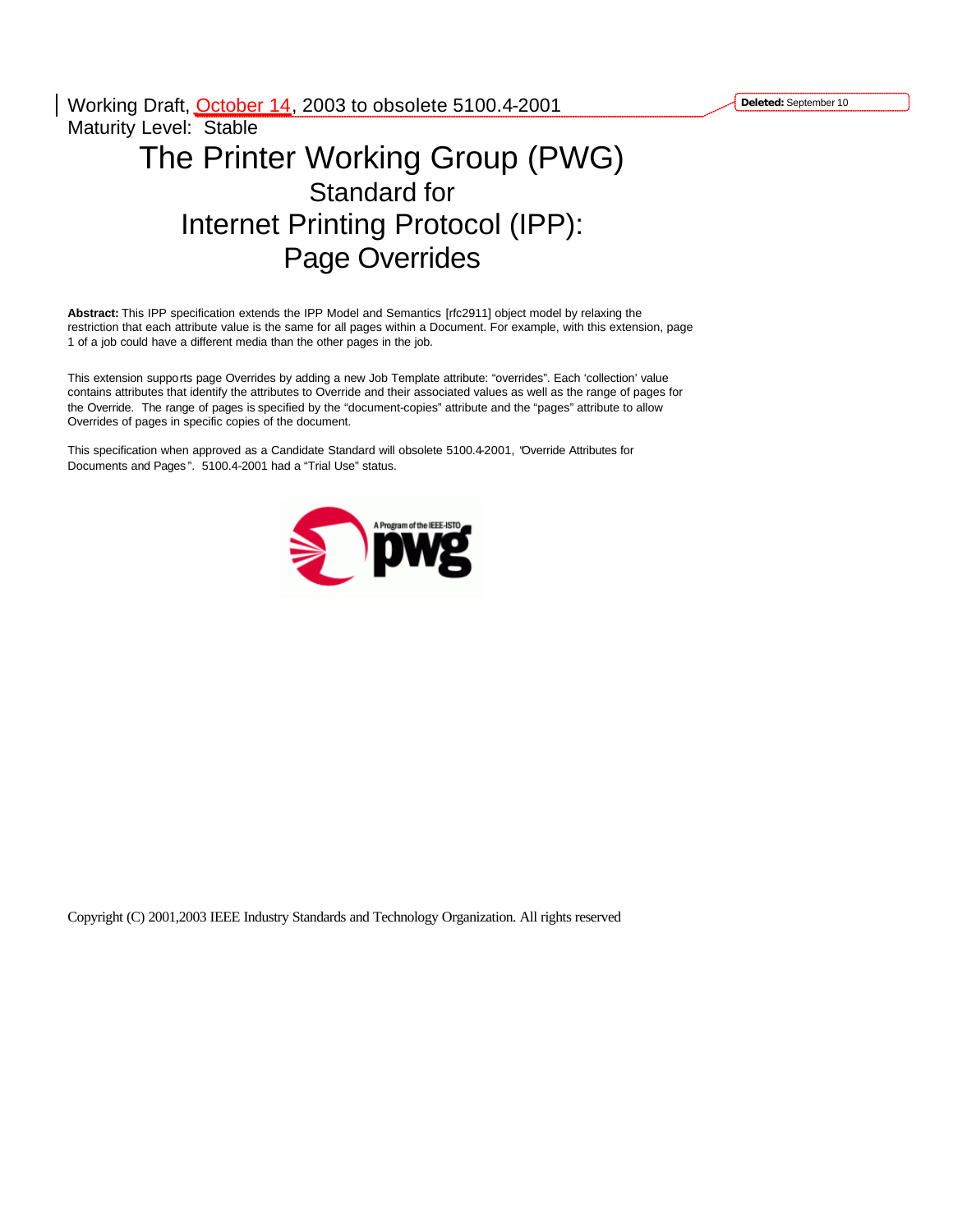Working Draft, October 14, 2003 Maturity Level: Stable

# The Printer Working Group (PWG) Standard for Internet Printing Protocol (IPP): Page Overrides

This version of the PWG Proposed Standard is available electronically at:

ftp://www.pwg.org/pub/pwg/ipp/new\_EXC//wd-ippOverride10-20031014.pdf, .doc

This document is a Working Draft for an IEEE-ISTO PWG Candidate Standard. For a definition of a "PWG Candidate Standard" and its transition to a "PWG Standard", see: ftp://ftp.pwg.org/pub/pwg/general/pwg-process.pdf. After approval by the PWG (by a Last Call) to transition a PWG Working Draft to a PWG Candidate Standard, the resulting PWG Candidate Standard will be available electronically at: ftp://ftp.pwg.org/pub/pwg/cs/. After approval by the PWG (by a Last Call) to transition a PWG Candidate Standard to a PWG Standard, the resulting PWG Standard will be available electronically at: ftp://ftp.pwg.org/pub/pwg/standards/.

© 2001, 2003, IEEE Industry Standards and Technology Organization. All rights reserved. The IEEE-ISTO is affiliated with the IEEE and the IEEE Standards Association. IEEE-ISTO 5100.n is a trademark of the IEEE-ISTO.

**Field Code Changed**

**Deleted:** September 10

**Deleted: 9/10**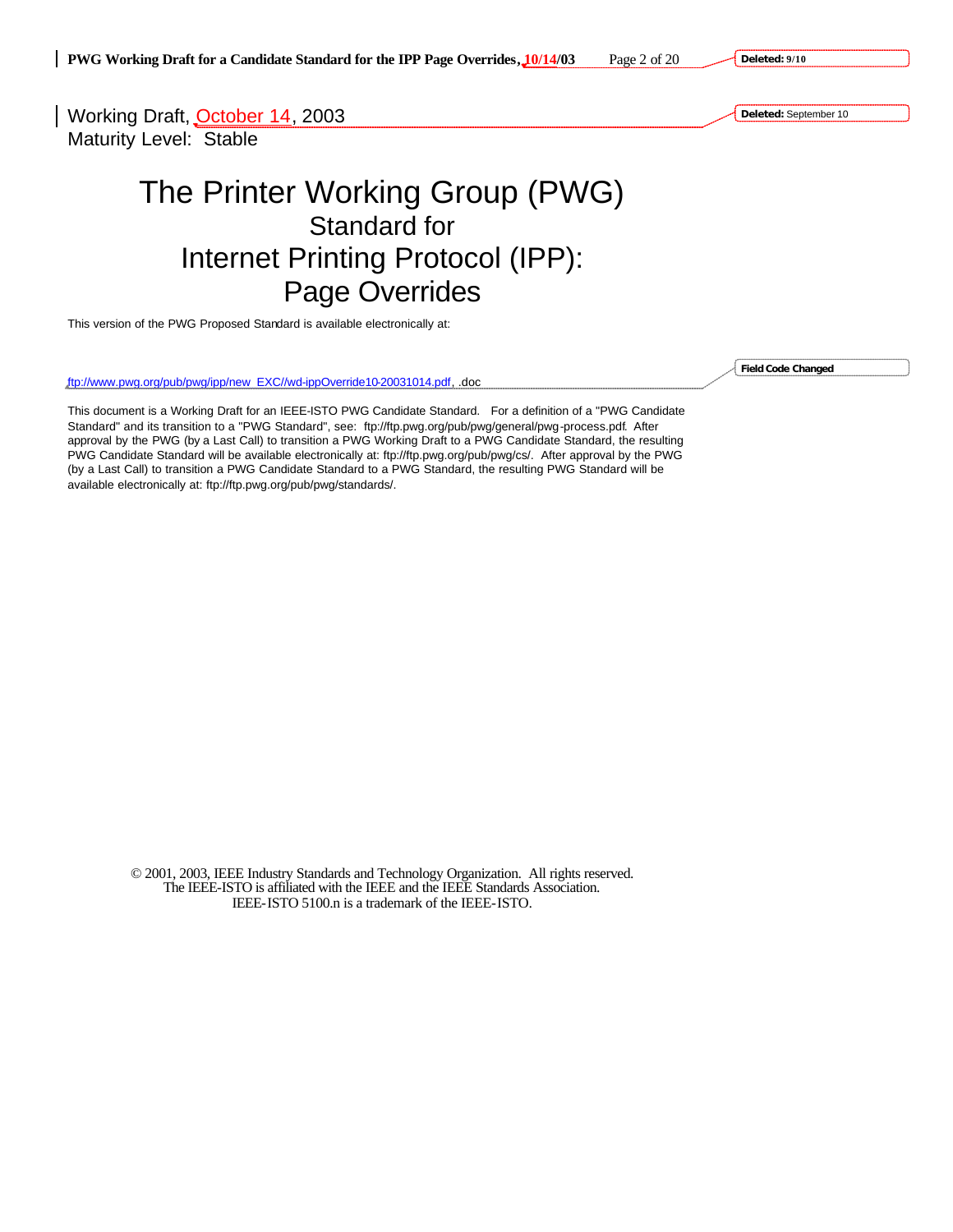**Deleted: 9/10**

#### **Copyright (C) 2003, IEEE ISTO. All rights reserved.**

This document may be copied and furnished to others, and derivative works that comment on, or otherwise explain it or assist in its implementation may be prepared, copied, published and distributed, in whole or in part, without restriction of any kind, provided that the above copyright notice, this paragraph and the title of the Document as referenced below are included on all such copies and derivative works. However, this document itself may not be modified in any way, such as by removing the copyright notice or references to the IEEE-ISTO and the Printer Working Group, a program of the IEEE-ISTO.

Title: The Printer Working Group Standard for the Internet Printing Protocol (IPP): Page Overrides

The IEEE-ISTO and the Printer Working Group DISCLAIM ANY AND ALL WARRANTIES, WHETHER EXPRESS OR IMPLIED INCLUDING (WITHOUT LIMITATION) ANY IMPLIED WARRANTIES OF MERCHANTABILITY OR FITNESS FOR A PARTICULAR PURPOSE.

The Printer Working Group, a program of the IEEE-ISTO, reserves the right to make changes to the document without further notice. The document may be updated, replaced or made obsolete by other documents at any time.

The IEEE-ISTO takes no position regarding the validity or scope of any intellectual property or other rights that might be claimed to pertain to the implementation or use of the technology described in this document or the extent to which any license under such rights might or might not be available; neither does it represent that it has made any effort to identify any such rights.

The IEEE-ISTO invites any interested party to bring to its attention any copyrights, patents, or patent applications, or other proprietary rights which may cover technology that may be required to implement the contents of this document. The IEEE-ISTO and its programs shall not be responsible for identifying patents for which a license may be required by a document and/or IEEE-ISTO Industry Group Standard or for conducting inquiries into the legal validity or scope of those patents that are brought to its attention. Inquiries may be submitted to the IEEE-ISTO by e-mail at:

#### ieee-isto@ieee.org.

The Printer Working Group acknowledges that the IEEE-ISTO (acting itself or through its designees) is, and shall at all times, be the sole entity that may authorize the use of certification marks, trademarks, or other special designations to indicate compliance with these materials.

Use of this document is wholly voluntary. The existence of this document does not imply that there are no other ways to produce, test, measure, purchase, market, or provide other goods and services related to its scope.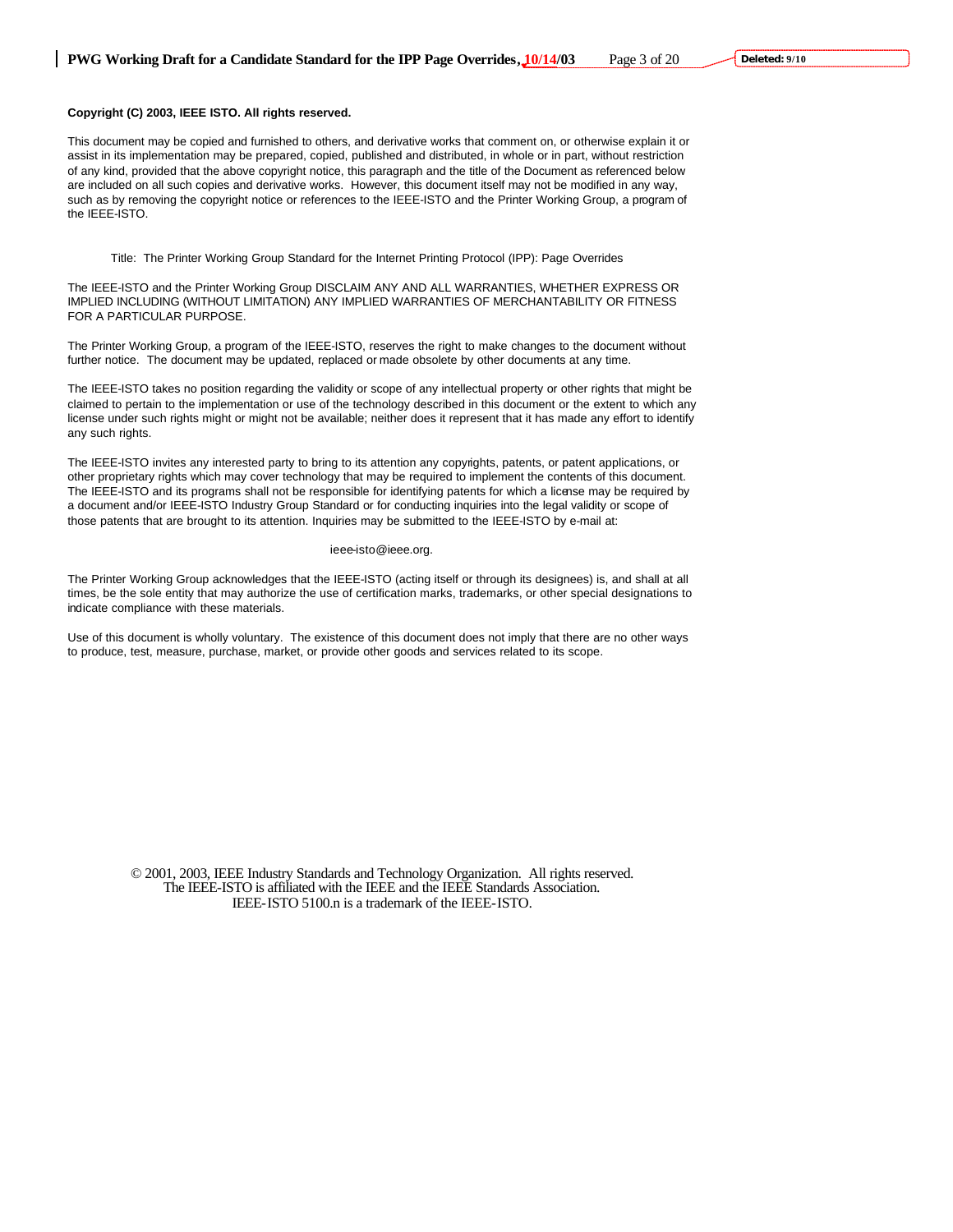**Deleted: 9/10**

The IEEE-ISTO is a not-for-profit corporation offering industry groups an innovative and flexible operational forum and support services. The IEEE-ISTO provides a forum not only to develop standards, but also to facilitate activities that support the implementation and acceptance of standards in the marketplace. The organization is affiliated with the IEEE (http://www.ieee.org/) and the IEEE Standards Association (http://standards.ieee.org/).

For additional information regarding the IEEE-ISTO and its industry programs visit http://www.ieee-isto.org.

#### **About the IEEE-ISTO PWG**

The Printer Working Group (or PWG) is a Program of the IEEE Industry Standards and Technology Organization (ISTO) with member organizations including printer manufacturers, print server developers, operating system providers, network operating systems providers, network connectivity vendors, and print management application developers. The group is chartered to make printers and the applications and operating systems supporting them work together better. All references to the PWG in this document implicitly mean "The Printer Working Group, a Program of the IEEE ISTO." In order to meet this objective, the PWG will document the results of their work as open standards that define print related protocols, interfaces, procedures and conventions. Printer manufacturers and vendors of printer related software will benefit from the interoperability provided by voluntary conformance to these standards.

In general, a PWG standard is a specification that is stable, well understood, and is technically competent, has multiple, independent and interoperable implementations with substantial operational experience, and enjoys significant public support.

For additional information regarding the Printer Working Group visit: http://www.pwg.org

#### **Contact information:**

IPP Web Page: http://www.pwg.org/ipp/ IPP Mailing List: ipp@pwg.org

To subscribe to the ipp mailing list, send the following email:

1) send it to majordomo@pwg.org

2) leave the subject line blank

- 3) put the following two lines in the message body:
	- subscribe ipp
	- end

Implementers of this specification are encouraged to join the IPP Mailing List in order to participate in any discussions of clarifications or review of registration proposals for additional names. Requests for additional extensions, for inclusion in this specification, should be sent to the IPP Mailing list for consideration. In order to reduce spam the mailing list rejects mail from non-subscribers, so you must subscribe to the mailing list in order to send a question or comment to the mailing list.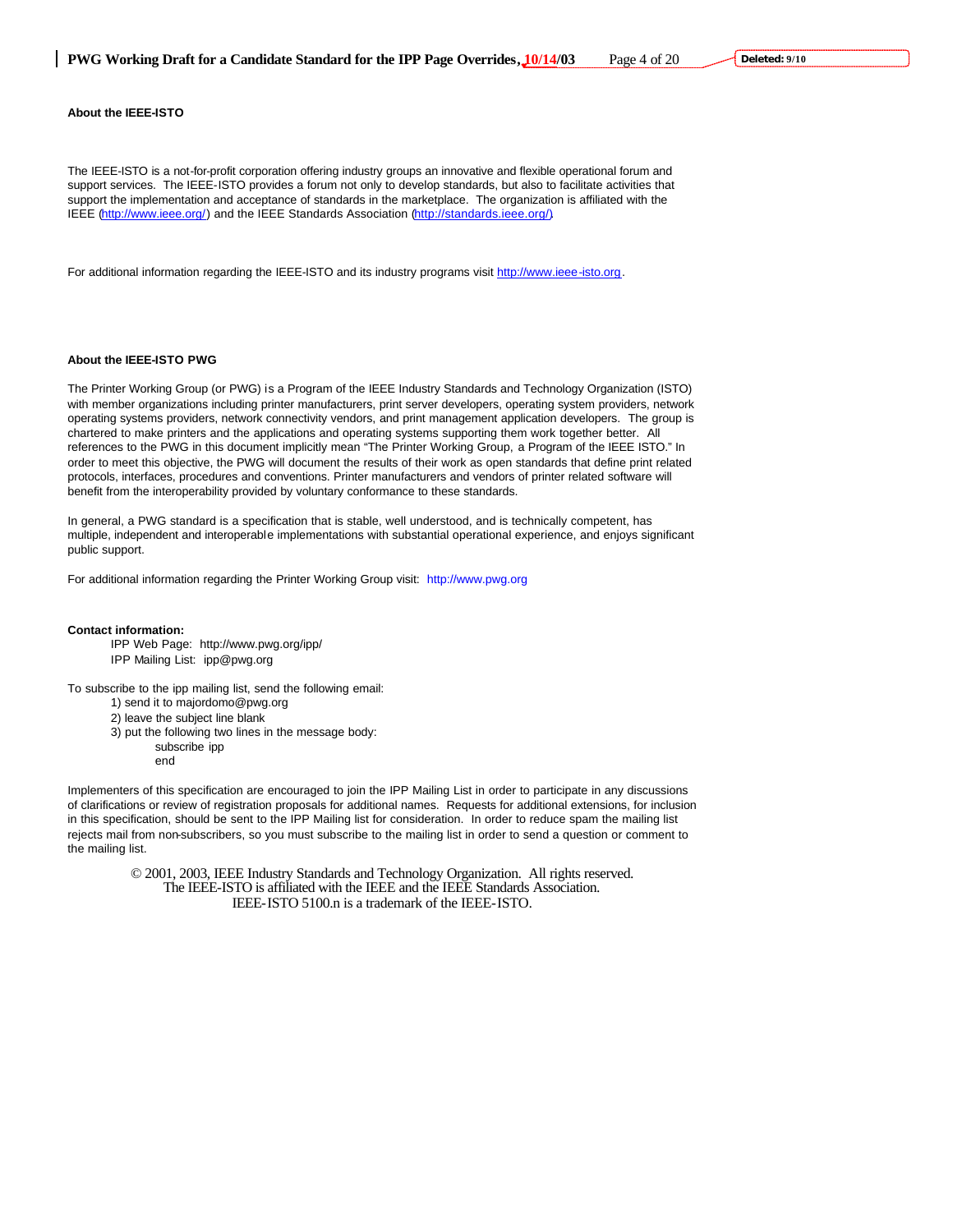### **Table of Contents**

| 2<br>2.1<br>2.2<br>2.2.1<br>2.2.2<br>2.2.3<br>2.2.4<br>2.2.5<br>2.2.6<br>2.2.7<br>2.2.8<br>2.2.9<br>2.2.10<br>3<br>3.1<br>4<br>4.1<br>4.1.1<br>4.1.2<br>4.1.3<br>4.1.4<br>4.1.5<br>4.1.6<br>4.1.7<br>5<br>5.1<br>6<br>6.1<br>6.1.1<br>6.2<br>6.2.1<br>7<br>7.1<br>7.2<br>8<br>8.1<br>9<br>10 | 1 |                                                                                         |  |
|----------------------------------------------------------------------------------------------------------------------------------------------------------------------------------------------------------------------------------------------------------------------------------------------|---|-----------------------------------------------------------------------------------------|--|
|                                                                                                                                                                                                                                                                                              |   |                                                                                         |  |
|                                                                                                                                                                                                                                                                                              |   |                                                                                         |  |
|                                                                                                                                                                                                                                                                                              |   |                                                                                         |  |
|                                                                                                                                                                                                                                                                                              |   |                                                                                         |  |
|                                                                                                                                                                                                                                                                                              |   |                                                                                         |  |
|                                                                                                                                                                                                                                                                                              |   |                                                                                         |  |
|                                                                                                                                                                                                                                                                                              |   |                                                                                         |  |
|                                                                                                                                                                                                                                                                                              |   |                                                                                         |  |
|                                                                                                                                                                                                                                                                                              |   |                                                                                         |  |
|                                                                                                                                                                                                                                                                                              |   |                                                                                         |  |
|                                                                                                                                                                                                                                                                                              |   |                                                                                         |  |
|                                                                                                                                                                                                                                                                                              |   |                                                                                         |  |
|                                                                                                                                                                                                                                                                                              |   |                                                                                         |  |
|                                                                                                                                                                                                                                                                                              |   |                                                                                         |  |
|                                                                                                                                                                                                                                                                                              |   |                                                                                         |  |
|                                                                                                                                                                                                                                                                                              |   |                                                                                         |  |
|                                                                                                                                                                                                                                                                                              |   |                                                                                         |  |
|                                                                                                                                                                                                                                                                                              |   |                                                                                         |  |
|                                                                                                                                                                                                                                                                                              |   |                                                                                         |  |
|                                                                                                                                                                                                                                                                                              |   |                                                                                         |  |
|                                                                                                                                                                                                                                                                                              |   |                                                                                         |  |
|                                                                                                                                                                                                                                                                                              |   |                                                                                         |  |
|                                                                                                                                                                                                                                                                                              |   |                                                                                         |  |
|                                                                                                                                                                                                                                                                                              |   |                                                                                         |  |
|                                                                                                                                                                                                                                                                                              |   |                                                                                         |  |
|                                                                                                                                                                                                                                                                                              |   |                                                                                         |  |
|                                                                                                                                                                                                                                                                                              |   |                                                                                         |  |
|                                                                                                                                                                                                                                                                                              |   |                                                                                         |  |
|                                                                                                                                                                                                                                                                                              |   |                                                                                         |  |
|                                                                                                                                                                                                                                                                                              |   |                                                                                         |  |
|                                                                                                                                                                                                                                                                                              |   |                                                                                         |  |
|                                                                                                                                                                                                                                                                                              |   |                                                                                         |  |
|                                                                                                                                                                                                                                                                                              |   |                                                                                         |  |
|                                                                                                                                                                                                                                                                                              |   |                                                                                         |  |
|                                                                                                                                                                                                                                                                                              |   |                                                                                         |  |
|                                                                                                                                                                                                                                                                                              |   |                                                                                         |  |
|                                                                                                                                                                                                                                                                                              |   |                                                                                         |  |
|                                                                                                                                                                                                                                                                                              |   |                                                                                         |  |
|                                                                                                                                                                                                                                                                                              |   |                                                                                         |  |
|                                                                                                                                                                                                                                                                                              |   |                                                                                         |  |
|                                                                                                                                                                                                                                                                                              |   |                                                                                         |  |
|                                                                                                                                                                                                                                                                                              |   |                                                                                         |  |
|                                                                                                                                                                                                                                                                                              |   |                                                                                         |  |
|                                                                                                                                                                                                                                                                                              |   |                                                                                         |  |
|                                                                                                                                                                                                                                                                                              |   |                                                                                         |  |
|                                                                                                                                                                                                                                                                                              |   |                                                                                         |  |
|                                                                                                                                                                                                                                                                                              |   |                                                                                         |  |
|                                                                                                                                                                                                                                                                                              |   |                                                                                         |  |
|                                                                                                                                                                                                                                                                                              |   | © 2001, 2003, IEEE Industry Standards and Technology Organization. All rights reserved. |  |

The IEEE-ISTO is affiliated with the IEEE and the IEEE Standards Association.<br>IEEE-ISTO is affiliated with the IEEE and the IEEE Standards Association.<br>IEEE-ISTO 5100.n is a trademark of the IEEE-ISTO.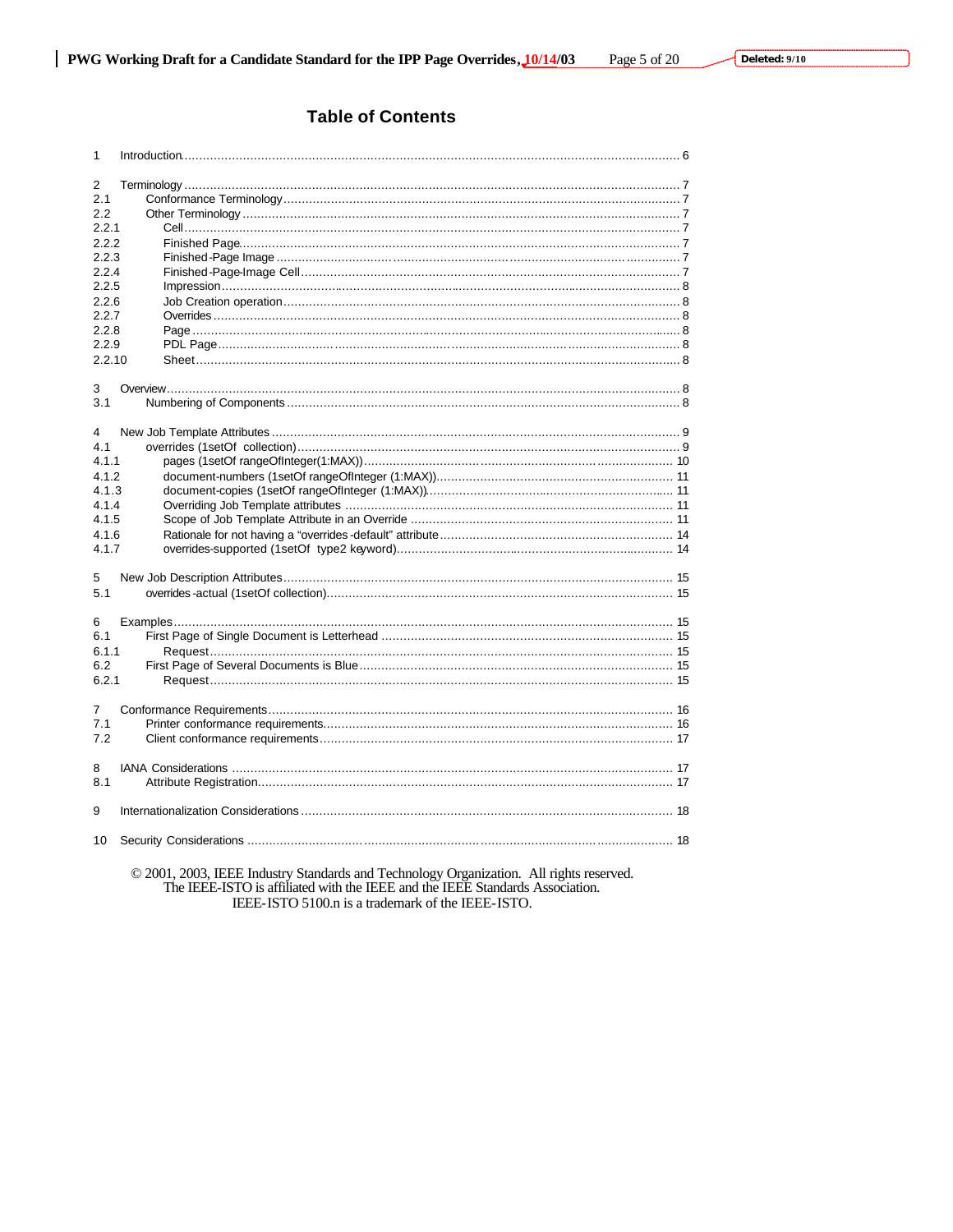### Table of Tables

## **1 Introduction**

The Internet Printing Protocol (IPP) is an application level protocol for distributed printing using Internet tools and technologies. IPP version 1.1 (IPP/1.1) requires that each attribute value be the same for all pages within a document within a job. This document defines OPTIONAL extensions to the IPP/1.1 model which relax this restriction and allow pages to have attributes that are Overrides. For example, with this extension, page 1 of a Document could have a different media or different value of "sides" from the other pages in the document. Another example is that the 1<sup>st</sup> copy of the Document could be printed single-sided on transparency and the remaining copies printed 4-up two-sided and stapled. Page Overrides always apply to pages within a document without regard to the "multiple-documents-handling" attribute.

This extension supports page Overrides by adding a new Job Template attribute: "overrides" (1setOf collection). Each 'collection' value for "overrides" :

- ? A member attribute that identifies the overridden pages, namely "pages".
- ? A member attribute that identifies the documents containing the overridden pages, namely "documentnumbers". This attribute MUST be supplied if the Override is specified as a Job Template attribute and the Overrides apply only to specific Documents. If this member attribute is not supplied, the Override applies to all Documents in the Job.
- ? A member attribute that identifies the document copies of the specified documents, namely "document-copies". If this member attribute is absent, the Overrides apply to all document copies.
- ? One or more Job Template attributes that are Overrides for the identified pages, e.g. "sides" or "media".

See sections 4.1 and 7 for the conformance requirements for clients and Printers.

This specification is a proposal for an extension to IPP/1.0 and IPP/1.1. This specification when approved as a Candidate Standard will obsolete "Override Attributes for Documents and Pages" specification [PWG5100.4-2001]. This specification provides Overrides at the page level. The "overrides" Job Template attribute defined in this specification obsoletes the "page-overrides" Job Template attribute in [PWG5100.4-2001]. Other specifications outside the scope of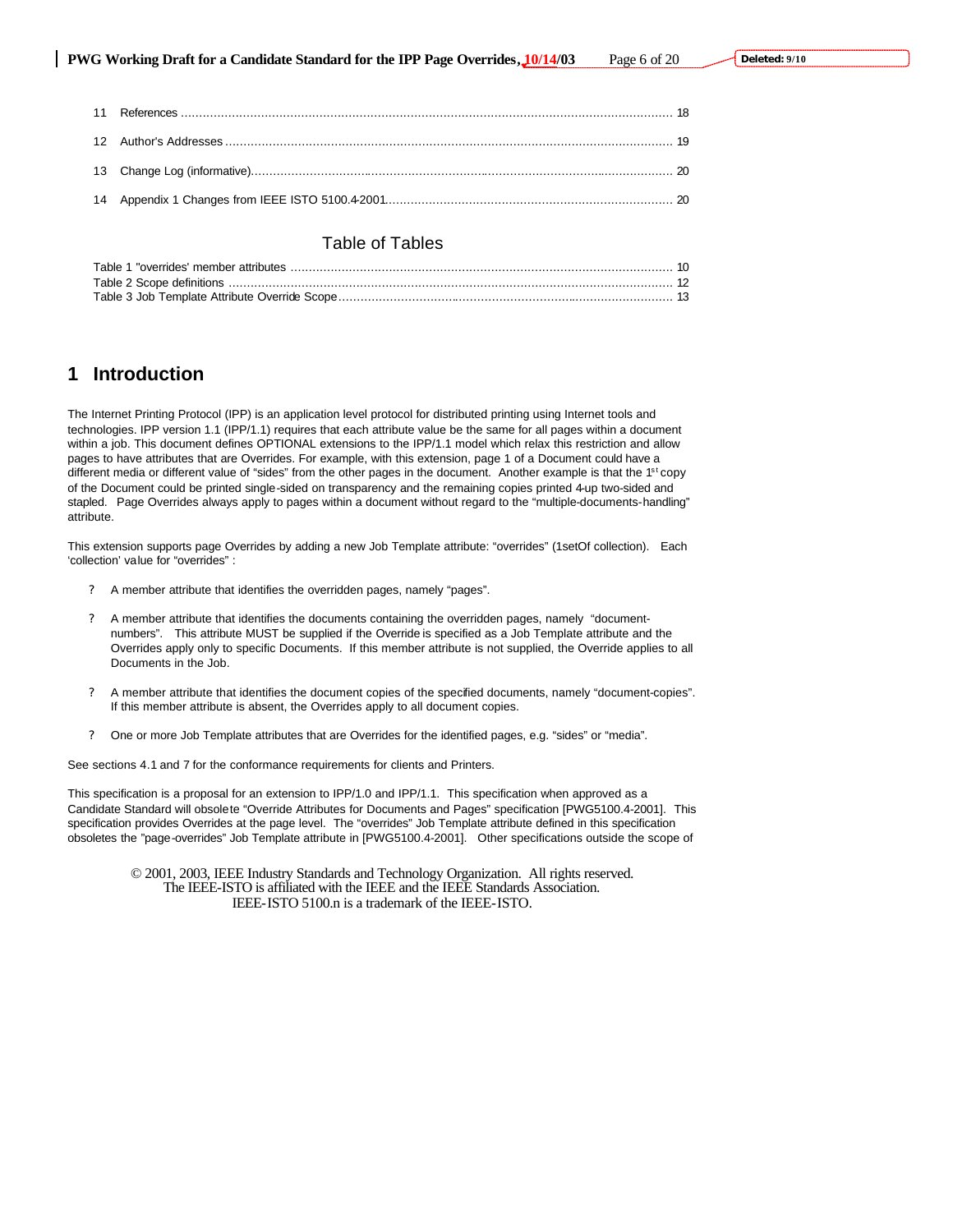this specification provide the remaining features from [PWG5100.4-2001] such as "document-overrides", "pages-persubset", and "job-warnings-count". See Appendix 1 Changes from IEEE ISTO 5100.4-2001 for details.

# **2 Terminology**

This section defines the following additional terms that are used throughout this document:

#### **2.1 Conformance Terminology**

Capitalized terms, such as **MUST, MUST NOT, REQUIRED, SHOULD, SHOULD NOT, MAY,** and **OPTIONAL**, have special meaning relating to conformance as defined in RFC 2119 [rfc2119]. If an implementation supports the extension defined in this document, then these terms apply; otherwise, they do not. These terms define conformance to *this document (and [rfc2911]) only*; they do not affect conformance to other documents, unless explicitly stated otherwise. For example, the term REQUIRED in this document means "REQUIRED if this OPTIONAL Override specification is implemented"*.*

The term **CONDITIONALLY REQUIRED** means that the Printer **MUST** support the feature, if the specified condition is true. The term **CMUST** means **MUST** if the specified "condition" is true.

#### **2.2 Other Terminology**

This document uses the same terminology as [rfc2911], such as "**client**", "**Printer**" 1 , "**attribute**", "**attribute value**", "**keyword**", "**Job Template attribute**", "**Operation attribute**", "**operation**", "**request** ", "**response** ", and "**support**" with the same meaning. In addition, the following terms are defined for use in this document:

#### **2.2.1 Cell**

 $\overline{a}$ 

The term "Cell" used throughout this document is a synonym for Finished-Page-Image Cell.

#### **2.2.2 Finished Page**

One side of a sheet in a Finished Document, i.e., one side of a sheet as perceived by a person *after* any cutting, folding, and/or booklet making. The lay term is 'page'.

#### **2.2.3 Finished-Page Image**

The single image on a Finished Page, i.e. all the marks imaged on a Finished Page.

#### **2.2.4 Finished-Page-Image Cell**

The region on the surface (i.e. side) of a sheet where the Finished-Page Image is Placed . When imposition is not applied, the Finished-Page-Image Cell coincides with the entire surface of one side of the sheet. When imposition<sup>2</sup> is applied, a) the sheet is partitioned into multiple non-overlapping

<sup>1</sup> [rfc2911] uses the terms "Printer object" and "Printer" interchangeably to mean the same thing. For simplicity, this document uses the term "Printer" exclusively, except for definitions copied directly from [rfc2911]. Nonetheless, the intent is as in [rfc2911]: a Printer is an object that MAY be hosted in the device or in a server as in [rfc2911]. <sup>2</sup> The "number-up" attribute is NOT imposition.

> © 2001, 2003, IEEE Industry Standards and Technology Organization. All rights reserved. The IEEE-ISTO is affiliated with the IEEE and the IEEE Standards Association.

IEEE-ISTO 5100.n is a trademark of the IEEE-ISTO.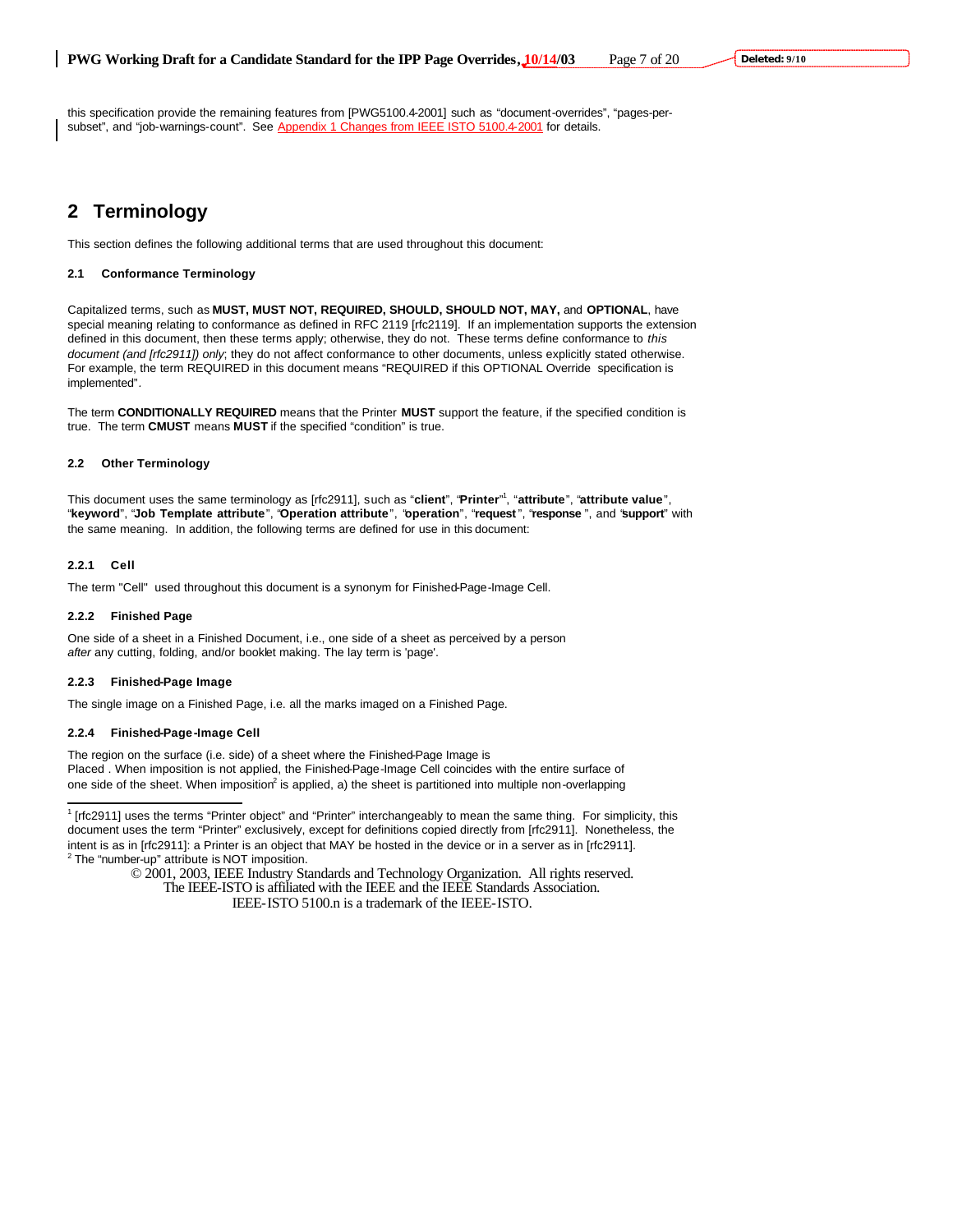Finished-Page-Image Cells, typically in a rectangular grid, and b) the area near the edges of the sheet may not belong to any Finished-Page-Image Cell.[PWG5100.3]

#### **2.2.5 Impression**

An "impression" is the image (possibly many PDL pages in different configurations) imposed onto a single side of a media sheet. This definition is a clarification of the definition for impression in [rfc2911].

#### **2.2.6 Job Creation operation**

Operations that create Job objects, specifically: Print-Job, Print-URI, and Create-Job as defined in [rfc2911].

#### **2.2.7 Overrides**

In IPP/1.1, each attribute value is the same for the entire Job. When an attribute is an "Overrides" attribute, it is different for identified pages. Pages can be identified within a Document or a specific copy of a Document.

#### **2.2.8 Page**

The term "Page" used throughout this document is a synonym for PDL page.

#### **2.2.9 PDL Page**

A "PDL Page" is a page according to the definition of pages in the language used to express the document data. Note: If the PDL contains multiple original source pages that have been placed on a single page by the client application, then the PDL page count is one. On the other hand, if the client requests that multiple PDL Pages are placed on a single side of media, by supplying "number-up" with a value greater than 1, then the PDL page count will be more than one. [rfc2911] uses the term "print stream page" for PDL Page.

#### **2.2.10 Sheet**

A Sheet is the unit of media that a printer puts marks on. It is the most basic unit of output from a printer. A printer may mark on one side or on both sides of a sheet.

### **3 Overview**

In IPP 1.1, all attributes that a client includes with Job Creation operations affect the entire Job in a uniform way. That is, there is no way for one Document in a given Job to be stapled and another drilled. Also, there is no way for the first Sheet of each Document to be on a different media or to have a different value of "sides" from the other Sheets in the Document. In addition, there is no way for one document copy to be printed on paper and another on transparencies. An IPP/1.1 client can specify features, such as finishing, media and sides only at the job level.

The Override Extension defined in this document allows some pages to be affected by attribute values that are Overrides to those specified for the Job as a whole. For example, the first page of a Document has a different media from the rest.

#### **3.1 Numbering of Components**

The Override Extension defines a system for numbering of components.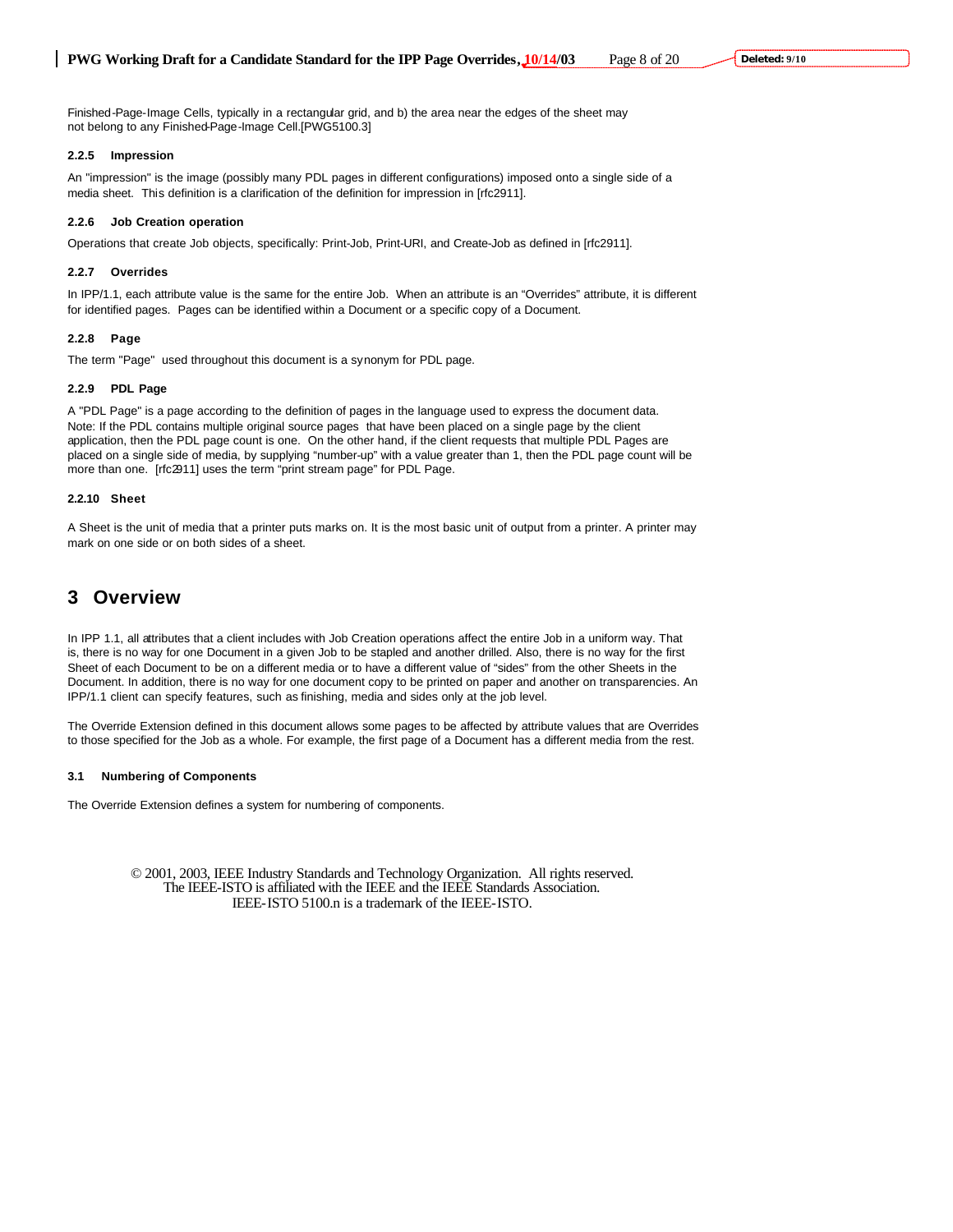- Each Page in a Document is numbered sequentially, starting at 1 for the first Page. If a Job has several Documents, the first Page of each Document has the number 1. The Page number is unaffected by the "multiple-document-handling" Job Template Attribute.<sup>3</sup>
- The Documents are numbered as if the value of "copies" were 1, i.e. if a Document produces multiple copies, each copy of the Document has the same document number.
- Each copy of a Document has a number. The first copy of each Document has the number 1, and each subsequent copy has a number that is one higher than the previous copy.
- Each Document has a number. The single Document that a client sends with Print-Job or Print-URI and the first Document that a client sends with Send-Document or Send-URI has the number 1. Each subsequent Document that a client sends has a number that is one higher than the previous.

### **4 New Job Template Attributes**

The Override Extension adds a new Job Template attribute: "overrides". The "overrides" attribute supercedes the "pageoverrides" attribute from PWG5100.4

```
 +===================+======================+======================+
 | Job Template |Printer: Default Value| Printer: Supported |
 | Attribute | Attribute | Values Attribute |
  +===================+======================+======================+
 | overrides | none | overrides-
                                         supported
  |(1setOf collection)| |(1setOf type2 keyword)|
  +===================+======================+======================+
```
#### **4.1 overrides (1setOf collection)**

 $\overline{a}$ 

This Job Template attribute contains Job Template attributes that are associated with Pages and that are treated as page Overrides. Such attributes are called "overrides" attributes. The remainder of this section describes features that an implementation MUST support or MAY support if an implementation supports this attribute.

If this attribute is present in a Job, there are Page Overrides. If it is present, the value consists of one or more 'collection' values, where each 'collection' value identifies one or more Pages and contains one or more Job Template attributes which act as Overrides to the corresponding Job Template attribute(s) for the specified Page(s) in the Job. Page Overrides are specified by including the "overrides" attribute in the Job Template attributes group in a Print-Job, Print-Uri, Validate-Job, Create-Job or Set-Job-Attributes operation.

The first member attribute of the "overrides" collection MUST be the "pages" attribute. This identifies the pages to which the Override applies. The identified pages need not be contiguous.

<sup>&</sup>lt;sup>3</sup> Rationale: The primary reason for ignoring "multi-document-handling" in numbering Pages for Overrides is simplicity. From a usability standpoint it is cleaner to present the Page number within a Document than to determine the current rule for numbering Pages across the Job and then keep the counts of the previous Document's Pages so the correct Page can be specified.

<sup>© 2001, 2003,</sup> IEEE Industry Standards and Technology Organization. All rights reserved. The IEEE-ISTO is affiliated with the IEEE and the IEEE Standards Association.

IEEE-ISTO 5100.n is a trademark of the IEEE-ISTO.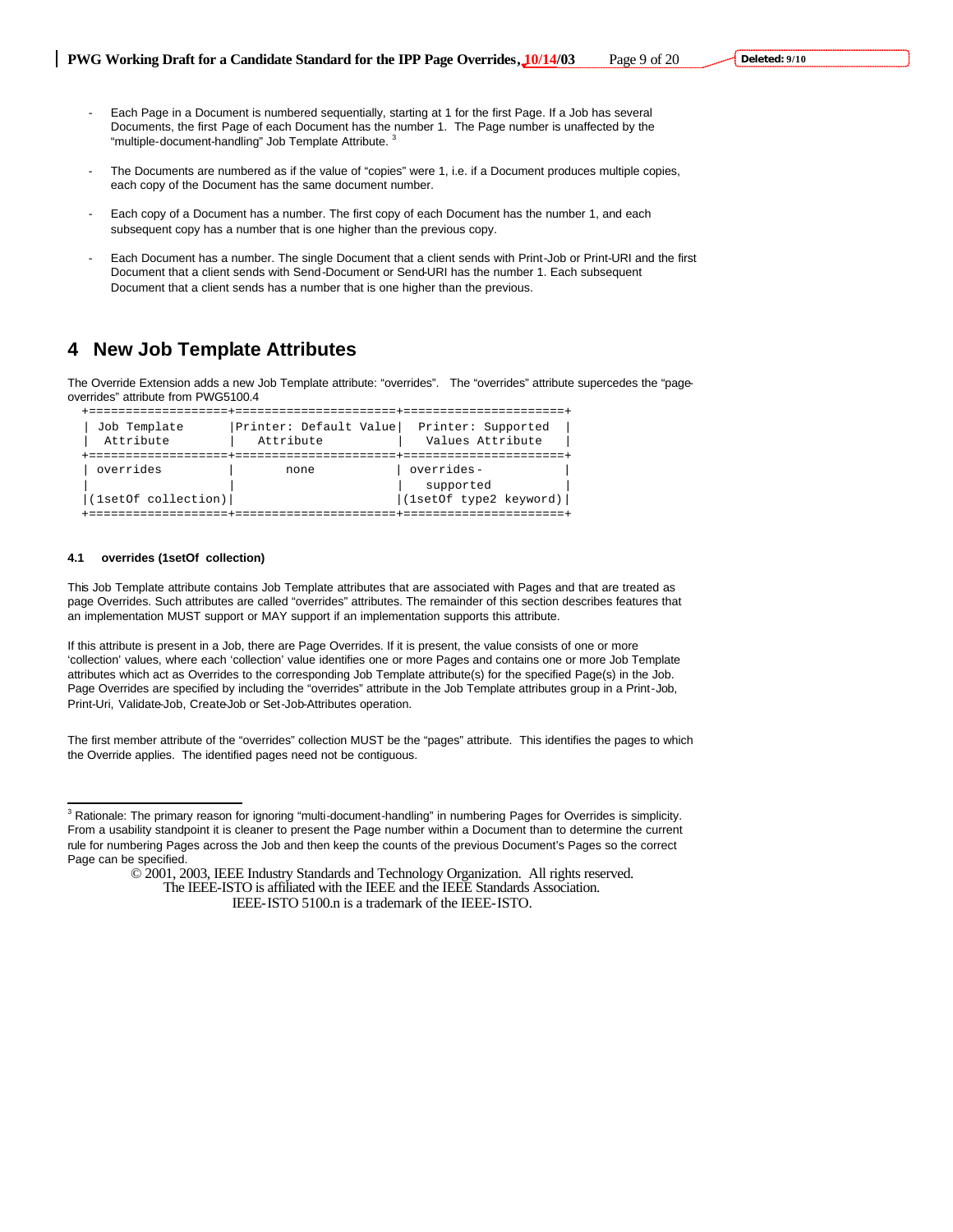If the Override applies only to specific Documents, the next member attribute MUST be the "document-numbers" attribute, which specifies the Documents to which the Override applies. If this attribute is not supplied, the Override applies to all Documents in the Job.

If the Override applies only to specific copies of the Document, the next member attribute MUST be the "documentcopies" attribute, which specifies the copies of the Document to which the Override applies. If this attribute is not supplied, the Override applies to all copies of the Document.

The remaining member attributes in the 'collection' value MUST be one or more Job Template attributes that are Overrides for the specified pages.

If the "pages", "document-copies", and "document -numbers", identify pages that either don't exist or are within nonexistent Document-Copies or Documents, the Printer MUST silently ignore them. The Printer MUST apply Overrides to the pages that do exist .

If a client supplies a member attribute in some position other than its required position (e.g. "pages" MUST be first), a Printer MUST reject the request with status-code 'client-error-bad-request'.

For each member attribute in the collection (i.e. "pages", "document-copies" and "document -numbers") the client MUST NOT specify values that contain overlapping ranges . Furthermore the ranges MUST be in ascending order. If there are multiple "overrides" in the collection the client MUST NOT specify "overrides" with overlapping documents (i.e. overlapping "document-numbers"). The "overrides" in the set MUST be in ascending order based on the "documentnumbers" member attribute value. If a request is received by the Printer that does not meet these requirements, the Printer MUST reject the request with status -code 'client-error-bad-request'.

When a client receives this attribute in a Get-Jobs or Get-Job-Attributes response, the value MUST contain the same 'collection' values received in Job-Submission operations, except for those 'collection' values the Printer returned in the Unsupported Attributes group.

To allow the specification of the last page, copy or document, the MAX integer value (2147483647) is used. To allow the specification of the page, copy or document before the last, a special value of MAX-1(2147483646) is used. No other special values are defined.

#### **Table 1 "overrides' member attributes**

| Attribute name             | <b>Syntax</b>              | In request  | <b>Printer Support</b> |
|----------------------------|----------------------------|-------------|------------------------|
| pages                      | 1setOf rangeOfInteger(MAX) | <b>MUST</b> | MUST                   |
| document-numbers           | 1setOf rangeOfInteger(MAX) | MAY         | MUST                   |
| document-copies            | 1setOf_rangeOfInteger(MAX) | MAY         | MAY                    |
| Any Job Template attribute |                            | MAY         | See section 4.1.4      |

The following sections describe each member attribute in the above table.

#### **4.1.1 pages (1setOf rangeOfInteger(1:MAX))**

This attribute identifies one or more pages by specifying one or more ranges of numbers (see section 3.1 for the rules on associating a number with each page). The "1setOf" allows noncontiguous pages. The Overrides apply to the identified pages within the Documents specified.

If the "page-ranges" attribute is associated with a Document, the pages identified by this attribute are the same as when "page-ranges" is not present. However, this attribute may identify pages that are deselected for printing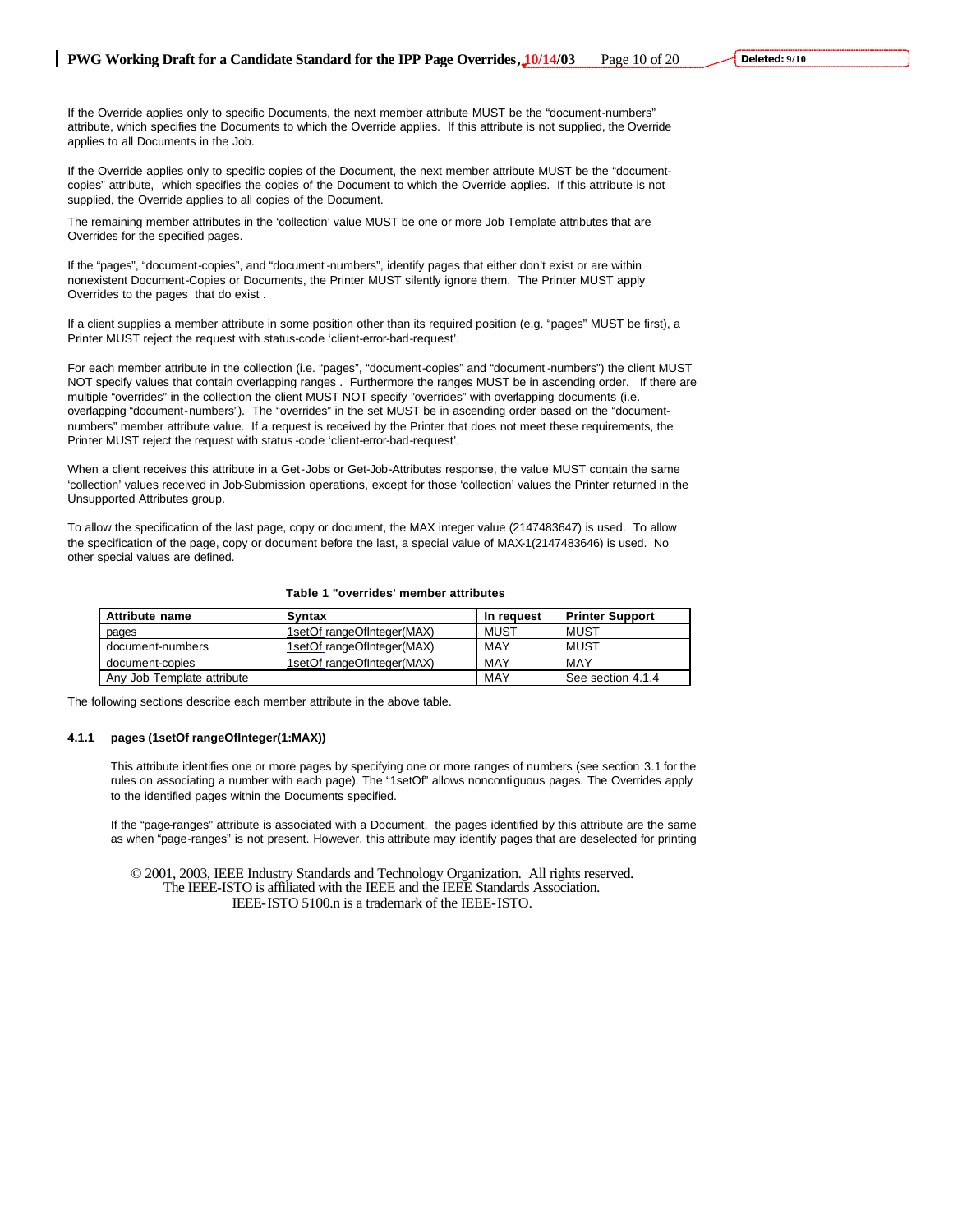by the "page-ranges" attribute. For example, if the value of "page-ranges" is "5:10" and this attribute identifies pages "3:6", this attribute identifies two pages (3 and 4) that are not printed and two that are (5 and 6).

If a Printer supports the "overrides" attribute, it MUST support this attribute. A client MUST supply this attribute in each 'collection' value of the "overrides" attribute and it MUST be the first attribute of each 'collection' value.

#### **4.1.2 document-numbers (1setOf rangeOfInteger (1:MAX))**

This attribute identifies one or more Documents by specifying one or more ranges of numbers. The Overrides apply to the pages within the Documents specified.

A Printer MUST support this attribute. A client MAY supply this attribute in each 'collection' value. If supplied, it MUST be the second attribute of each 'collection' value.

#### **4.1.3 document-copies (1setOf rangeOfInteger (1:MAX))**

This attribute identifies one or more Document-Copies by specifying one or more ranges of numbers. The Overrides apply to the pages within the identified Documents-Copies within the Documents specified. For example, 10 copies are duplex printed on letter paper with a staple, while one copy is simplex printed on transparencies without a staple.

If an attribute can affect a Document, it can affect particular Document-Copies. If an attribute can affect Sheets, it can affect Sheets of particular Document-Copies.

A Printer MAY support this attribute. A client MAY supply this attribute in each 'collection' value. It MUST be the third attribute of each 'collection' value if the client supplies "document-numbers'; otherwise it MUST be second.

#### **4.1.4 Overriding Job Template attributes**

These attributes have the same meaning as in IPP/1.1. The Printer MUST support only Job Template attributes with a scope of Page, Cell, Impressions, or Sheet (see section 4.1.5). The Printer MUST list Job Template attributes that the Printer supports for Override in the Printer's "overrides -supported" attribute.

All overriding Job Template attributes follow the same rules as ordinary Job Template attributes not specified in an Override and interact with "ipp-attribute-fidelity" as specified in [rfc2911]. Therefore if "ipp-attribute-fidelity" is 'false', the Printer MUST accept the request (assuming no other problems are found with the request) and any overriding Job Template attributes not supported by the Printer MUST be returned in "unsupported-attributes". If "ipp-attribute-fidelity" is 'true', then the Printer MUST reject the request and the unsupported Job Template attributes MUST be returned in "unsupported-attributes".

The client MUST include at least one attribute to be overridden. A request with "overrides" that does not have any overriding Job Template attributes MUST be rejected with a 'client-error-bad-request' status code.

#### **4.1.5 Scope of Job Template Attribute in an Override**

Table 2 defines scopes for Job Template attributes as they apply to Overrides. The Scope is applicable only when the Job Template attribute is applied as part of an Override. A Scope is the smallest entity to which a Job Template attribute applies. The order of Scopes from largest to smallest is: a Job contains one or more Documents that are printed on one or more Sheets that have up to two Impressions containing one or more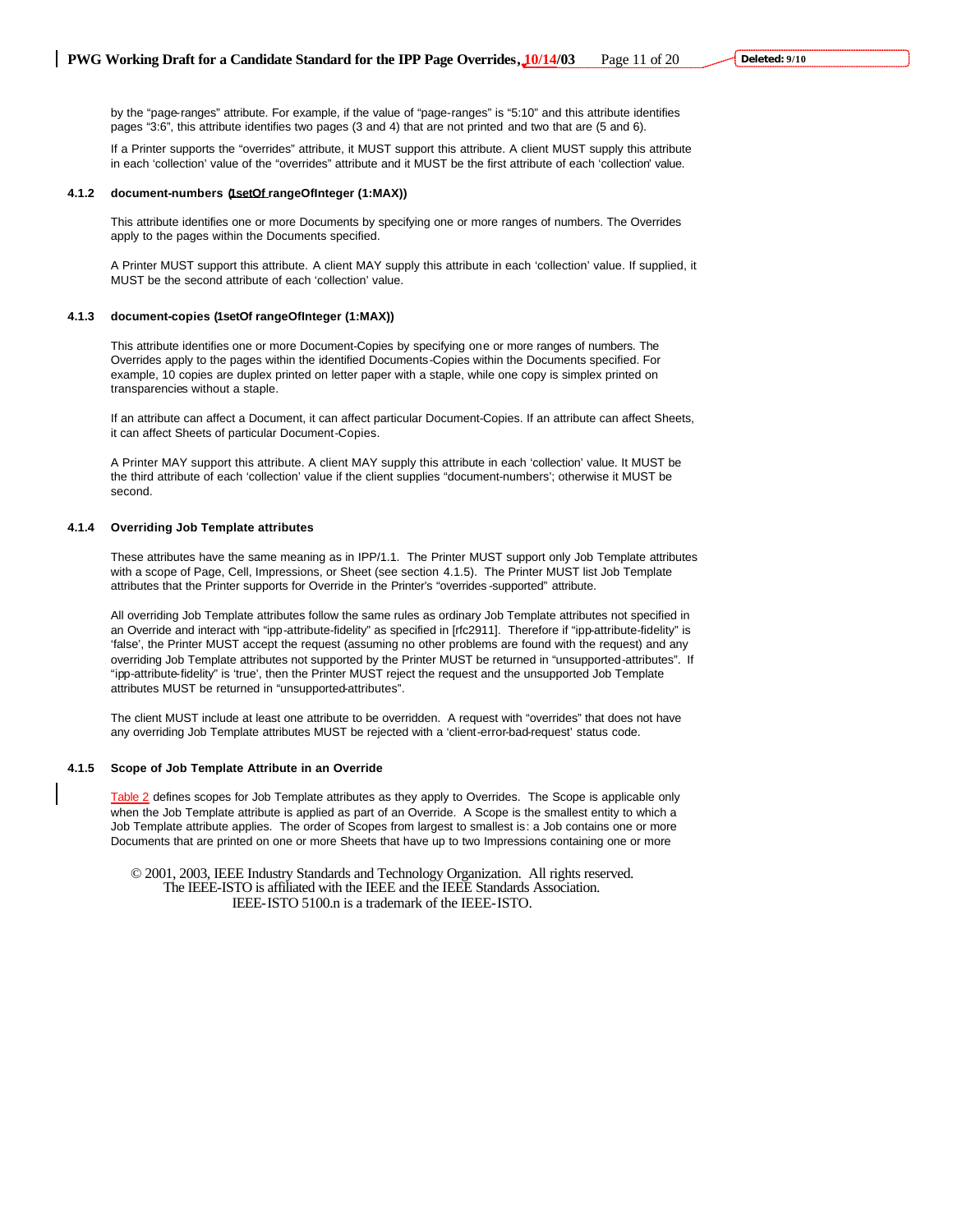Cells<sup>4</sup> containing one or more Pages. For a Printer to support a Job Template attribute in an Override, it MUST support the Job Template at the specified Scope. Implementations MAY apply the Job Template attribute at a smaller scope (e.g. Page instead of Impression).

Job Template attributes with a scope of Job or Document SHOULD NOT be part of an Override. They are meaningless in a Override that is specified with a range of Pages in a Document.

Included in the definitions are the rules for handling a change in the Job Template attribute value on Override boundaries. An Override boundary occurs when two contiguous Pages are in separate Overrides or two contiguous Pages have one Page in an Override and the other is not. When an Override boundary is reached and the value of the Job Template attribute does not change, the Printer MUST place the next Page on the Impression or Sheet without the transition move dictated in **Table 2.** For example: A Document is being printed with "number-up" set to '4' and "sides" set to 'two-sided-long-edge' and an Override is set for page 4 with "number-up" of '1'. Pages 1 to 3 will be printed on the first impression (i.e. first side of sheet 1). The Job Template attribute value change at the transition only affects Impressions (i.e. "number-up" from '4' to '1') so the next Page is printed on a new Impression (i.e. second side of the first sheet). Since the Job Template attribute affecting Sheets did not change, the fourth Page is not printed on a new Sheet (i.e. first side of the second Sheet).

#### **Table 2 Scope definitions**

| Override scope | Definition                                                                                                                                                                                                                                                                                                                                                                                                                                                                                      |
|----------------|-------------------------------------------------------------------------------------------------------------------------------------------------------------------------------------------------------------------------------------------------------------------------------------------------------------------------------------------------------------------------------------------------------------------------------------------------------------------------------------------------|
| Job            | Job Template Attributes that operate on whole Jobs, such as "job-priority", "job-hold-until", and<br>"multiple-document-handling", are meaningless as page overrides. The Client SHOULD NOT<br>supply these attributes in "overrides".                                                                                                                                                                                                                                                          |
| Document       | Job Template Attributes that operate on whole Documents, such as "copies", are meaningless<br>as page overrides. These attributes SHOULD NOT be included in "overrides".                                                                                                                                                                                                                                                                                                                        |
| Sheet          | Job Template Attributes that operate on whole Sheets, such as "media" and "finishings", are<br>appropriate as Overrides. These attributes MAY be included in "overrides". When a Sheet<br>attribute changes value at an Override boundary, this forces the Printer to move on to the first<br>side of a new sheet.                                                                                                                                                                              |
| Impression     | Job Template Attributes that operate on whole Impressions, such as "imposition-template" or<br>"print-quality", are appropriate as Overrides. These attributes MAY be included in "overrides".<br>When an Impression attribute changes value at an Override boundary, this forces the Printer to<br>move on to the next Impression—that is, the next side.                                                                                                                                      |
| Cell           | Job Template Attributes that operate on whole Cell, such as "number-up" or "x-side1-image-<br>shift", are appropriate as Overrides. These attributes MAY be included in "overrides". When<br>an Cell attribute changes value at an Override boundary, this forces the Printer to move on to<br>the next Cell on the impression. If impositions are not in effect there is only one Cell per<br>impression. Therefore a change at an Override boundary would require moving to the next<br>side. |
| Page           | Job Template Attributes that operate on whole Pages, such as "orientation-requested", are<br>appropriate as Overrides. These attributes MAY be included in "overrides". Job Template<br>Attributes that operate on Pages do not affect the location of the page image in the Cell (or<br>Impression if impositions are not being applied).                                                                                                                                                      |

<sup>&</sup>lt;sup>4</sup> If impositions are not applied to the page, then a Cell is equivalent to an Impression. (i.e. an Impression contains one Cell)

 $\overline{a}$ 

<sup>© 2001, 2003,</sup> IEEE Industry Standards and Technology Organization. All rights reserved. The IEEE-ISTO is affiliated with the IEEE and the IEEE Standards Association. IEEE-ISTO 5100.n is a trademark of the IEEE-ISTO.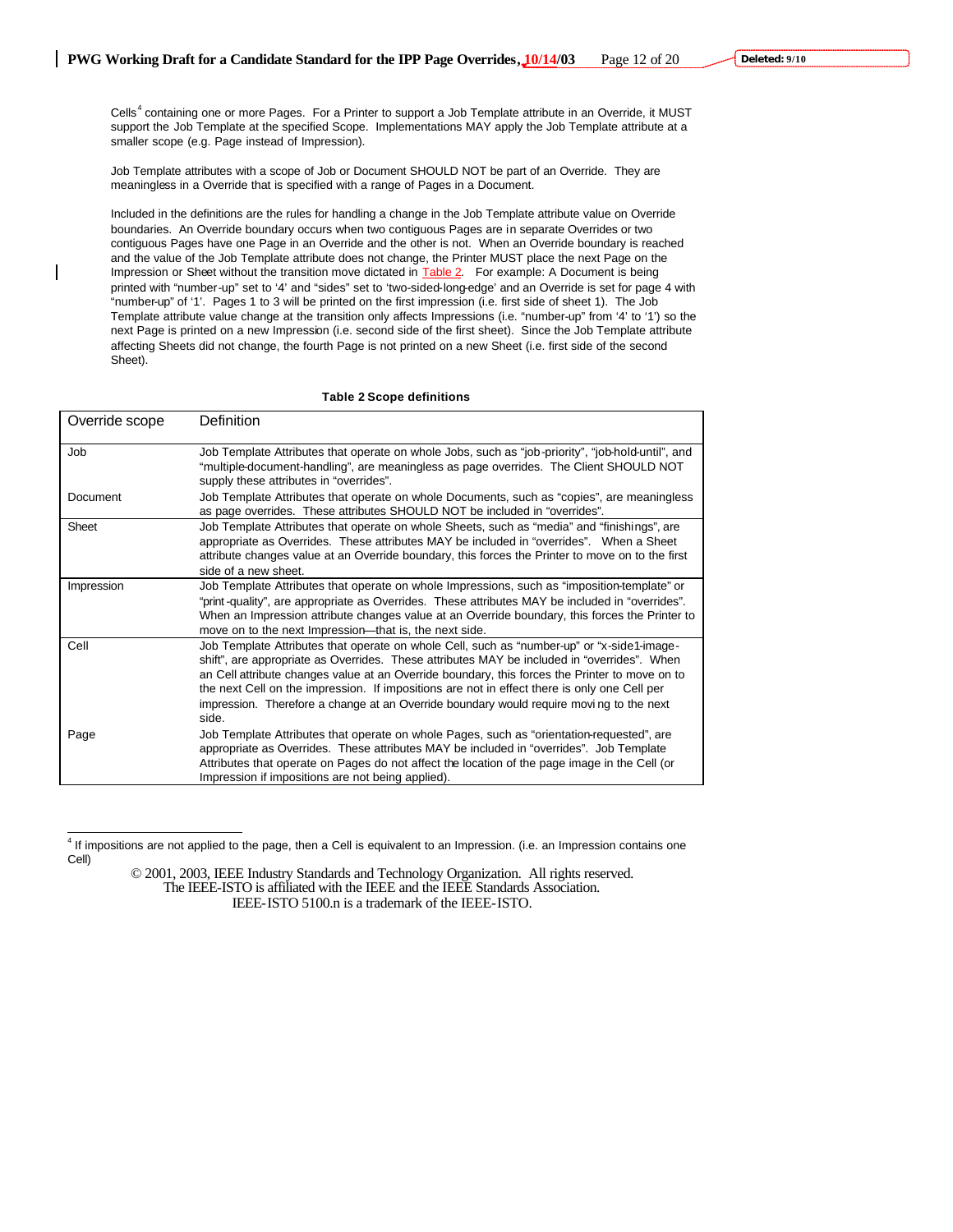Table 3 below shows the Scope for the Job Template attributes. As indicated above, Job Template attributes with a Scope of Job or Document are not applicable to Overrides. The "Override Scope" column contains 'N/A' for these Job Template attributes. Table 2 above indicates the appropriate behavior for when the attribute values change on Override boundaries.

The Job Template attributes "print-quality" and "printer-resolution" have an Override Scope of Impression. To support these attributes in an "override" the Printers MUST implement them at least to the Override Scope of Impression. As with any "override" attribute the Printer MAY implement them with the reduced Override Scope of Page.

#### **Table 3 Job Template Attribute Override Scope**

| Job Template attribute   | Override   | <b>Attribute Syntax</b>   | Reference                      |
|--------------------------|------------|---------------------------|--------------------------------|
|                          | Scope      |                           |                                |
| copies                   | N/A        | integer(1:MAX)            | [rfc2911] §4.2.5               |
| cover-back               | N/A        | collection                | [pwg5100.3] §3.1               |
| cover-front              | N/A        | collection                | [pwg5100.3] §3.1               |
| finishings               | Sheet      | 1setOf type2 enum         | [rfc2911] §4.2.6               |
| finishings-col           | Sheet      | collection                | [pwg5100.3] §3.2               |
| force-front-side         | Sheet      | 1setOf integer(1:MAX)     | [pwg5100.3] §3.3               |
| imposition-template      | Impression | type2 keyword   name(MAX) | [pwg5100.3] §3.4               |
| insert-sheet             | N/A        | 1setOf collection         | [pwg5100.3] §3.5               |
| job-account-id           | N/A        | name(MAX)                 | [pwg5100.3] §3.6               |
| job-accounting-sheets    | N/A        | collection                | [pwg5100.3] §3.8               |
| job-accounting-user-id** | N/A        | name(MAX)                 | [pwg5100.3] §3.7               |
| job-copies               | N/A        | integer(1:MAX)            | $[jobx]$ §5.1.                 |
| job-cover-back           | N/A        | collection                | $[jobx]$ §5.1.                 |
| iob-cover-front          | N/A        | collection                | $[jobx]$ §5.1.                 |
| job-error-sheet          | N/A        | collection                | [pwg5100.3] §3.9               |
| job-finishings           | N/A        | 1setOf type2 enum         | $[jobx]$ §5.1.                 |
| job-finishings-col       | N/A        | collection                | [jobx] §5.1.                   |
| iob-hold-until           | N/A        | type3 keyword   name(MAX) | [rfc 2911] §4.2.2              |
| job-message-to-operator  | N/A        | text(MAX)                 | [pwg5100.3] §3.10              |
| job-priority             | N/A        | integer(1:100)            | [rfc 2911] \$4.2.1             |
| job-sheet-message        | N/A        | text(MAX)                 | [pwg5100.3] §3.12              |
| job-sheets               | N/A        | type3 keyword   name(MAX) | [rfc 2911] §4.2.3              |
| job-sheetscol            | N/A        | collection                | [pwg5100.3] §3.11              |
| media                    | Sheet      | type3 keyword   name(MAX) | [rfc 2911] §4.2.11             |
| media-col                | Sheet      | collection                | [pwg5100.3] §3.13              |
| media-input-tray-check   | N/A        | type3 keyword   name(MAX) | [pwg5100.3] §3.14              |
| media-type               | Sheet      | type3 keyword   name(MAX) | [upnp], [pwg5100.3]<br>§3.13.2 |
| multiple-document-       | N/A        | type2 keyword             | [rfc 2911] §4.2.4              |
| handling                 |            |                           |                                |
| number-up                | Cell       | integer(1:MAX)            | [rfc 2911] §4.2.9              |
| orientation-requested    | Page       | type2 enum                | [rfc 2911] §4.2.10             |
| output-bin               | N/A        | type2 keyword   name(MAX) | [pwg5100.2] §2.1               |
| output-device            | Sheet      | name(MAX)                 | [jobx] §5.1.                   |
| page-delivery            | N/A        | type2 keyword             | [pwg5100.3] §3.15              |
| page-order-received      | N/A        | type2 keyword             | [pwg5100.3] §3.16              |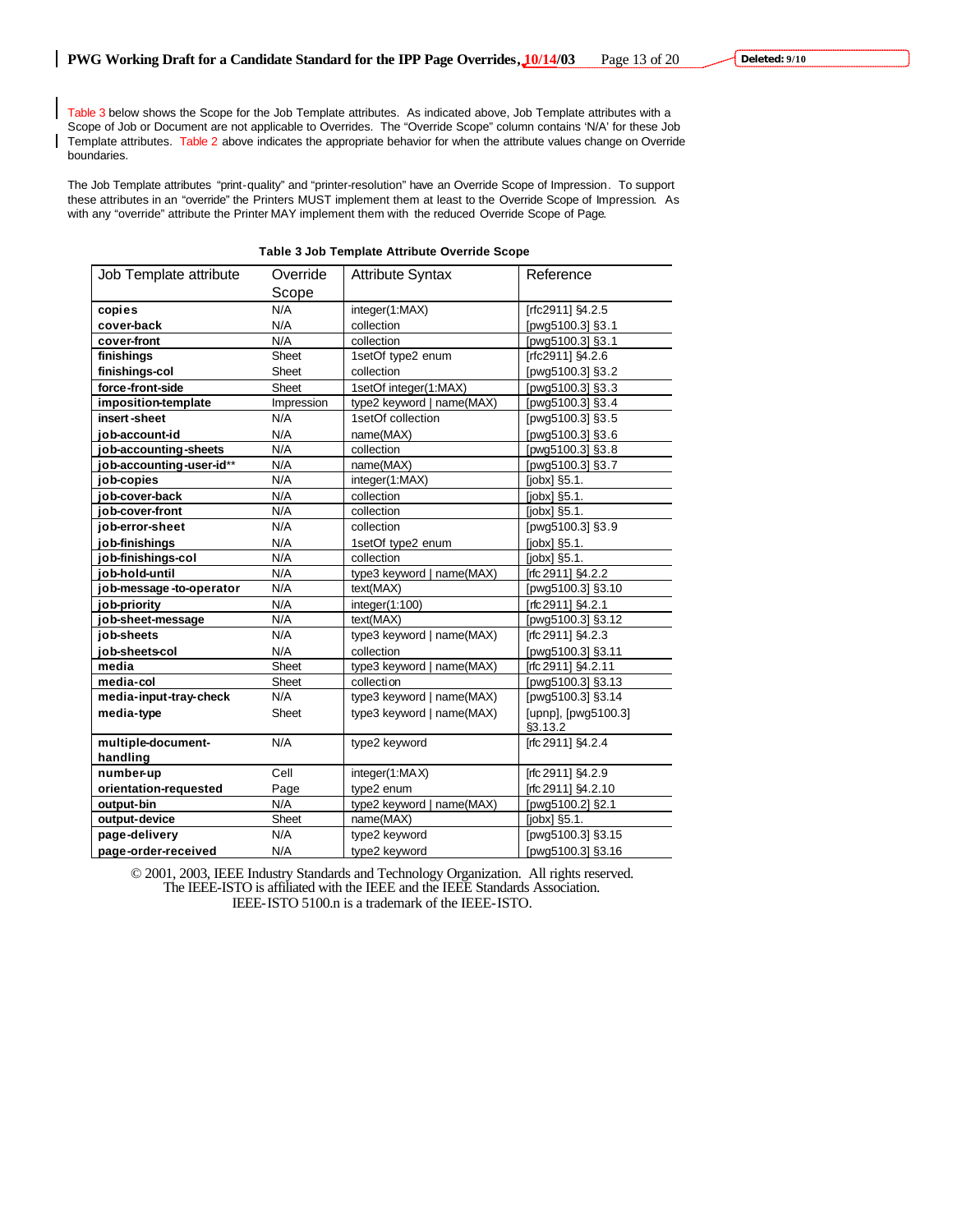| Job Template attribute  | Override<br>Scope | <b>Attribute Syntax</b>      | Reference           |
|-------------------------|-------------------|------------------------------|---------------------|
| page-ranges             | N/A               | 1setOf rangeOfInteger(1:MAX) | [rfc2911] §4.2.7    |
| presentation-direction- | Cell              | type2 keyword                | [pwg5100.3] §3.17   |
| number-up               |                   |                              |                     |
| print-quality           | Impression        | type2 enum                   | [rfc 2911] \$4.2.13 |
| printer-resolution      | Impression        | res olution                  | [rfc 2911] \$4.2.12 |
| separator-sheets        | N/A               | collection                   | [pwg5100.3] §3.18   |
| sheet-collate           | N/A               | type2 keyword                | [rfc3381] §3.1      |
| sides                   | Sheet             | type2 keyword                | [rfc2911] §4.2.8    |
| x-image-position        | Cell              | type2 keyword                | [pwg5100.3] §3.19.2 |
| x-image-shift           | Cell              | integer(MIN:MAX)             | pwg5100.3] §3.19.3  |
| x-side1-image-shift     | Cell              | integer(MIN:MAX)             | pwg5100.3] §3.19.4  |
| x-side2-image-shift     | Cell              | integer(MIN:MAX)             | [pwg5100.3] §3.19.5 |
| y-image-position        | Cell              | type2 keyword                | [pwg5100.3] §3.19.6 |
| y-image-shift           | Cell              | integer(MIN:MAX)             | [pwg5100.3] §3.19.7 |
| y-side1-image-shift     | Cell              | integer(MIN:MAX)             | [pwg5100.3] §3.19.8 |
| y-side2-image-shift     | Cell              | integer(MIN:MAX)             | [pwg5100.3] §3.19.9 |

#### **4.1.6 Rationale for not having a "overrides-default" attribute**

There is no "overrides-default" attribute because it adds complicated rules for a Printer to implement. The problems are best illustrated with examples.

If there were an "overrides-default" and it contained a "sides" and "media" Override for the first page, and if a client submitted a Job with no "sides" attribute and with "media" as a Job Template attribute with no Overrides, a possible meaning is that the Printer uses the client's requested media for the entire Job and the sides specified by the "sides -default" and the "sides" value in "overrides -default". So in this example, the Printer ignores the "overrides-default" attribute for "media", but uses it for "sides" because the Printer uses it for an attribute "xxx" only when it uses "xxx-default".

#### **4.1.7 overrides-supported (1setOf type2 keyword)**

This attribute specifies the supported values of the "overrides" attribute. A client can use this attribute to determine what Override attributes the Printer supports.

This attribute contains the name of each attribute that the Printer supports in a 'collection' value of the "overrides" attribute. The Printer MUST support this attribute. This attribute MUST contain the keywords "pages" and "document-numbers" because a Printer MUST support these attributes. This attribute MUST contain the keyword "document -copies" if the Printer supports overriding of individual copies of a Document. This attribute MUST also contain the name of each attribute that can be an Override. For example, this attribute contains the keyword "sides" if and only if the Printer supports "sides" in a 'collection' value of the "overrides" attribute.

There are no corresponding "document -numbers-supported", "document-copies-supported", and "pagessupported" Printer attributes. However, the supported values for all of the other member attributes are indicated by the corresponding "xxx-supported" Printer attributes which are the same values as for the corresponding "xxx" operation or Job Template attribute. For example, if "sides" is supported as a member attribute of the "override" collection, then the "sides-supported" Printer attribute indicates the values that are supported both at the job level and as an Override.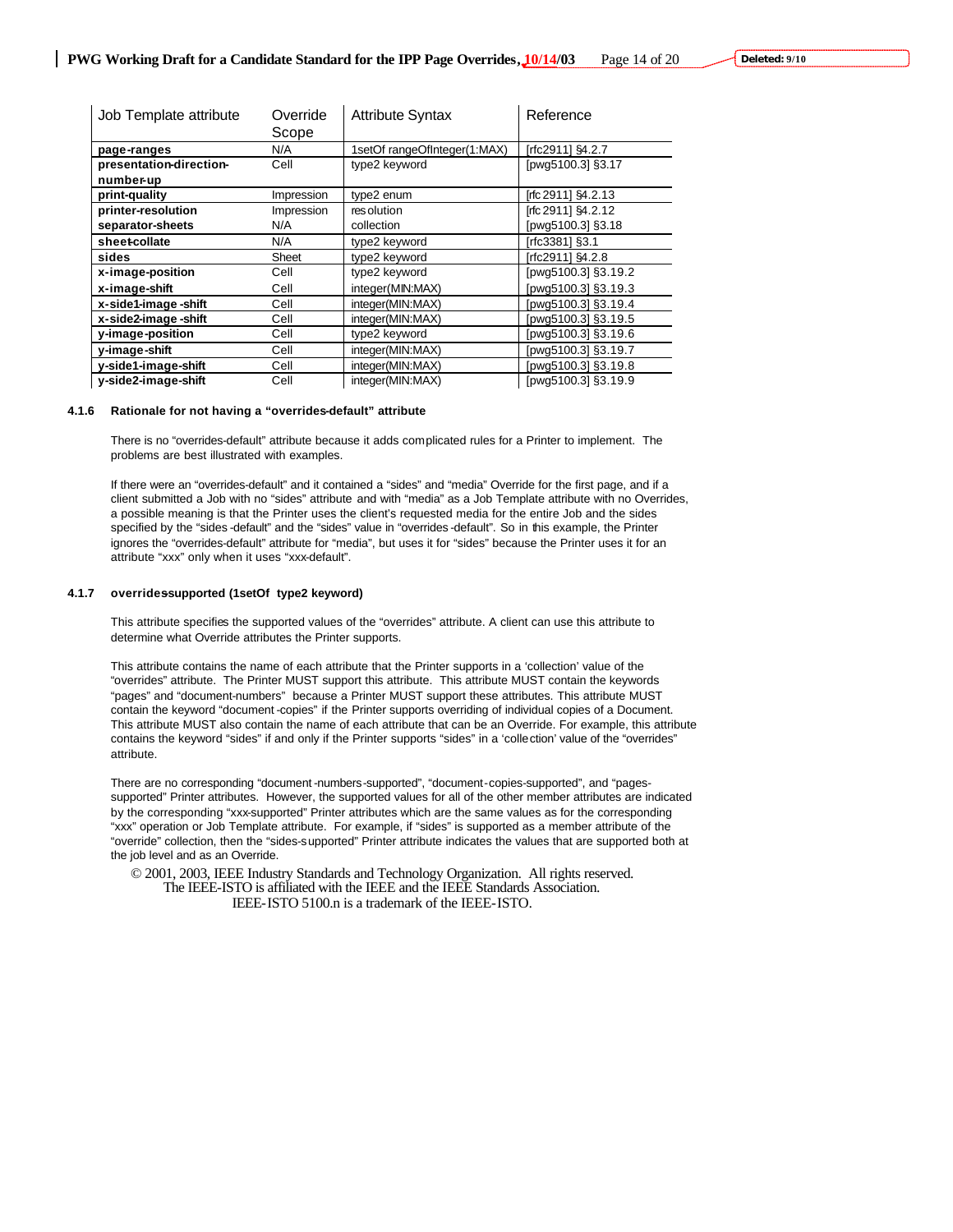### **5 New Job Description Attributes**

The Override Extension adds a new Job Description attribute.

#### **5.1 overrides-actual (1setOf collection)**

This OPTIONAL Job Description attribute specifies the "overridess" attributes that the Printer actually used in producing the job. The Printer MAY support this attribute even if it does not support the "overrides " Job Template attribute.

### **6 Examples**

This section contains example Overrides. Brackets are used to delimit the beginning and end of each Collection value.

#### **6.1 First Page of Single Document is Letterhead**

In the first example, the Printer produces 1 copy of a single Document. It is printed on letter-paper using Print-Job. The first Page of the Document is letterhead paper.

#### **6.1.1 Request**

There is one implied Document A.

Print-Job

job template attributes group media: letter overrides: { pages: 1:1 media: letterhead } end-of-attributes Document A

#### **6.2 First Page of Several Documents is Blue**

In the second example, the Printer produces 3 copies of each Document. Each is stapled and printed on letterpaper, two-sided using Create-Job. The first Page of each Document is blue-letter paper and one-sided.

#### **6.2.1 Request**

There are two Documents A and B.

Create-Job

operations attributes group document-format: application/PostScript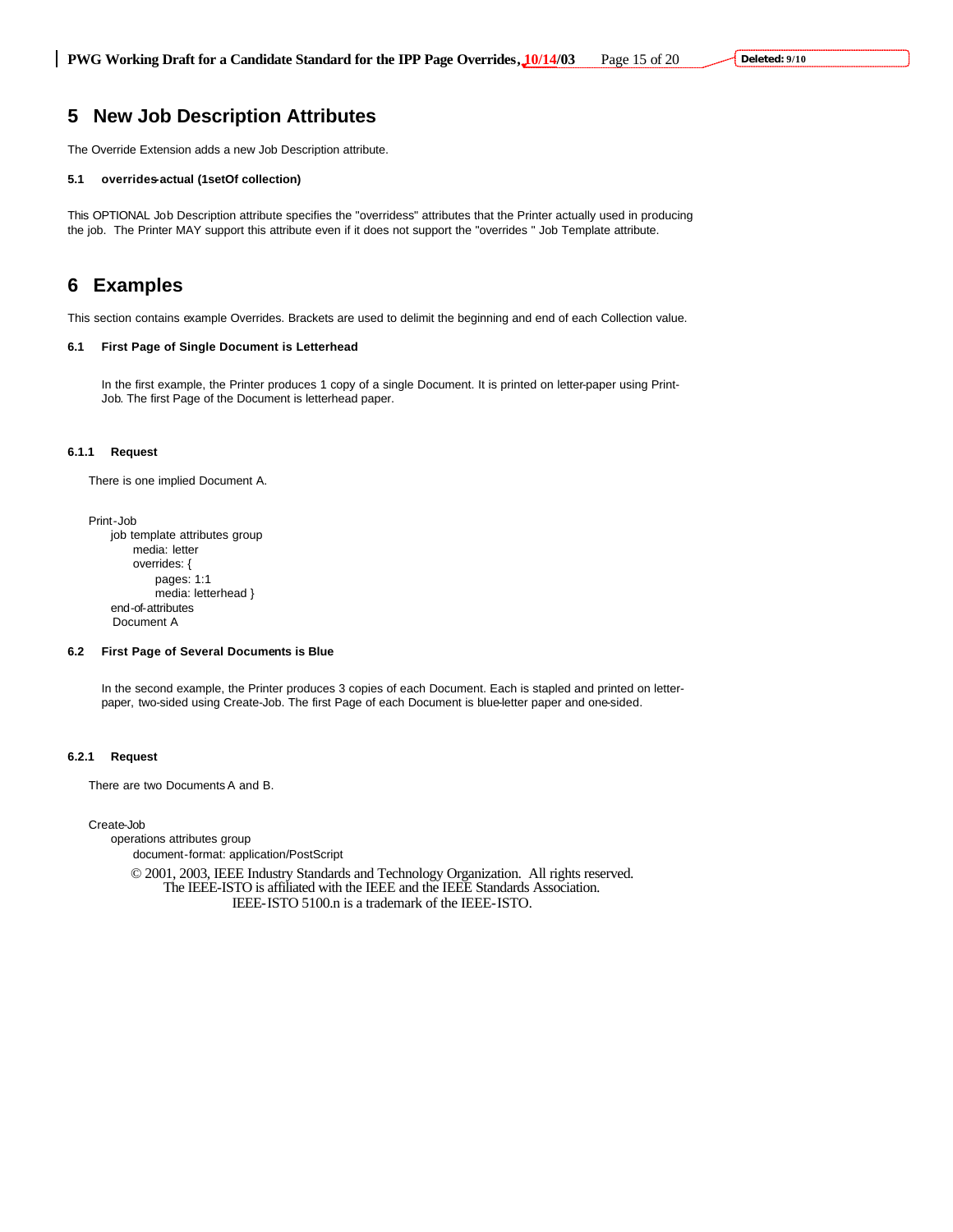job template attributes group multiple-document-handling: separate-documents-collated-copies sides: two-sided-long-edge media: letter copies: 3 finishings: stapling overrides: { pages: 1:1 document-numbers: 1: 2147483647 sides: one-sided media: blue-letter } end-of-attributes Send-Document end-of-attributes Document A Send-Document end-of-attributes Document B

# **7 Conformance Requirements**

This specification describes the conformance requirements for Printers and clients overriding attributes withina Job. This section does not change any of the preceeding normative definitions. If there is any conflict , the previous definitions apply.

#### **7.1 Printer conformance requirements**

In order to conform to this specification, a Printer:

- 1. MUST meet the conformance requirements for Printers specified in [rfc2911].
- 2. MUST support the component numbering semantics specified in section 3.1 for the components that the Printer supports.
- 3. MUST support the Override Scope of Job Template attributes that section 4.1.5 or the definition of any other Job Template attributes REQUIRES a Printer to support.
- 4. MUST support the "overrides" Job Template attribute in the Print-Job and Send-Document operations and, if supported, the Print-URI and Send-URI operations, that section 4 REQUIRES a Printer to support.
- 5. A conforming Printer MUST handle unsupported attributes correctly. If a Printer receives an "overrides" attribute that contains one or more unsupported members, it MUST return in the Unsupported Attributes group of the response the "overrides" attribute with the unsupported member attributes. The "ipp-attributefidelity" attribute determines whether the Printer
	- a. rejects the Job or
	- b. accepts the Job and ignores the unsupported member attributes.
- 6. A Printer MUST support the "pages" and "document-numbers" member attributes.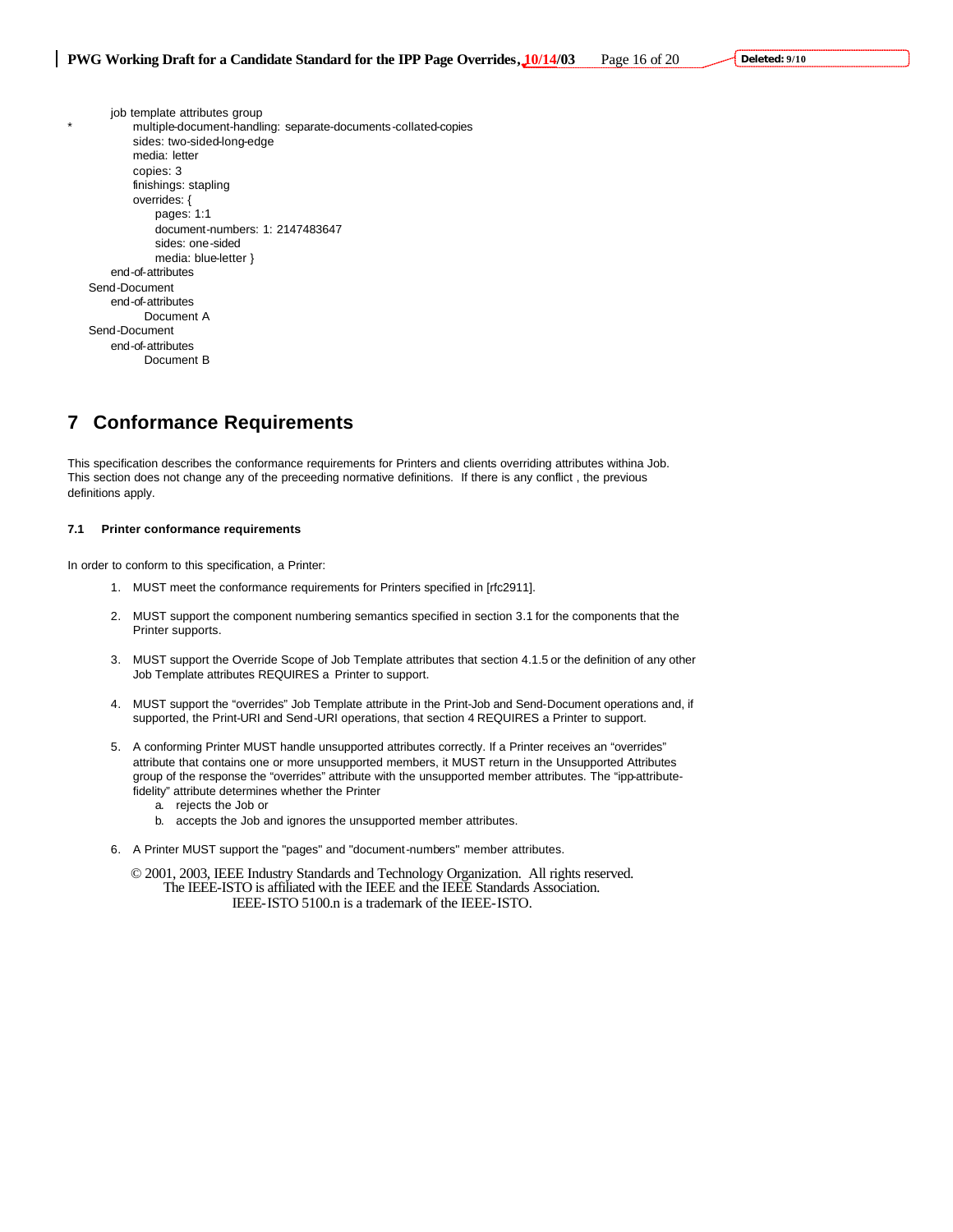7. A Printer MAY support the "document-copies" attribute as a member attribute of "overrides". If a Printer does not support the "document-copies" member attribute and receives it in "overrides", it treats the "document -copies" attribute as described in the item 5 above. If the Printer accepts the Job, it behaves as if the Overrides applied to all copies of the specified documents or pages, i.e. the way the Printer would behave if it supported "document-copies" and the client didn't supply it.

#### **7.2 Client conformance requirements**

In order to conform to this specification, a client:

- 1. MUST meet the conformance requirements for clients specified in [rfc2911].
- 2. MUST support the component numbering semantics specified in section 3.1 for the components that the Printer supports.
- 3. MUST supply the "override" Job Template attribute that meets the syntactic conformance requirements specified in section 4.1 for what an "override" Job Template MUST include.
- 4. MUST support the Override Scope of Job Template attributes that section 4.1.5 or the definition of any other Job Template attributes REQUIRES a Printer to support.
- 5. MAY support the "overrides" Job Template attributes in the Print-Job and Send-Document operations and, if supported, the Print-URI and Send-URI operations, that section 4 REQUIRES a Printer to support.

### **8 IANA Considerations**

This section contains the exact information for IANA to add to the IPP Registries according to the procedures defined in RFC 2911 [RFC2911] section 6.

#### **8.1 Attribute Registration**

The attributes defined in this document will be published by IANA according to the procedures in RFC 2911 [RFC2911] section 6.2 with the following path:

ftp.isi.edu/iana/assignments/ipp/attributes/

The registry entry will contain the following information:

Reference IEEE-ISTO 5100.n: ftp://ftp.pwg.org/pub/pwg/standards/pwg5100.n.pdf

| Job Template attributes: | Section: |
|--------------------------|----------|
| overrides                | 4.1      |
| pages                    | 4.1.1    |
| document-numbers         | 4.1.2    |
| document-copies          | 4.1.3    |
| overrides-supported      | 4.1.7    |

Job Description attributes: Section: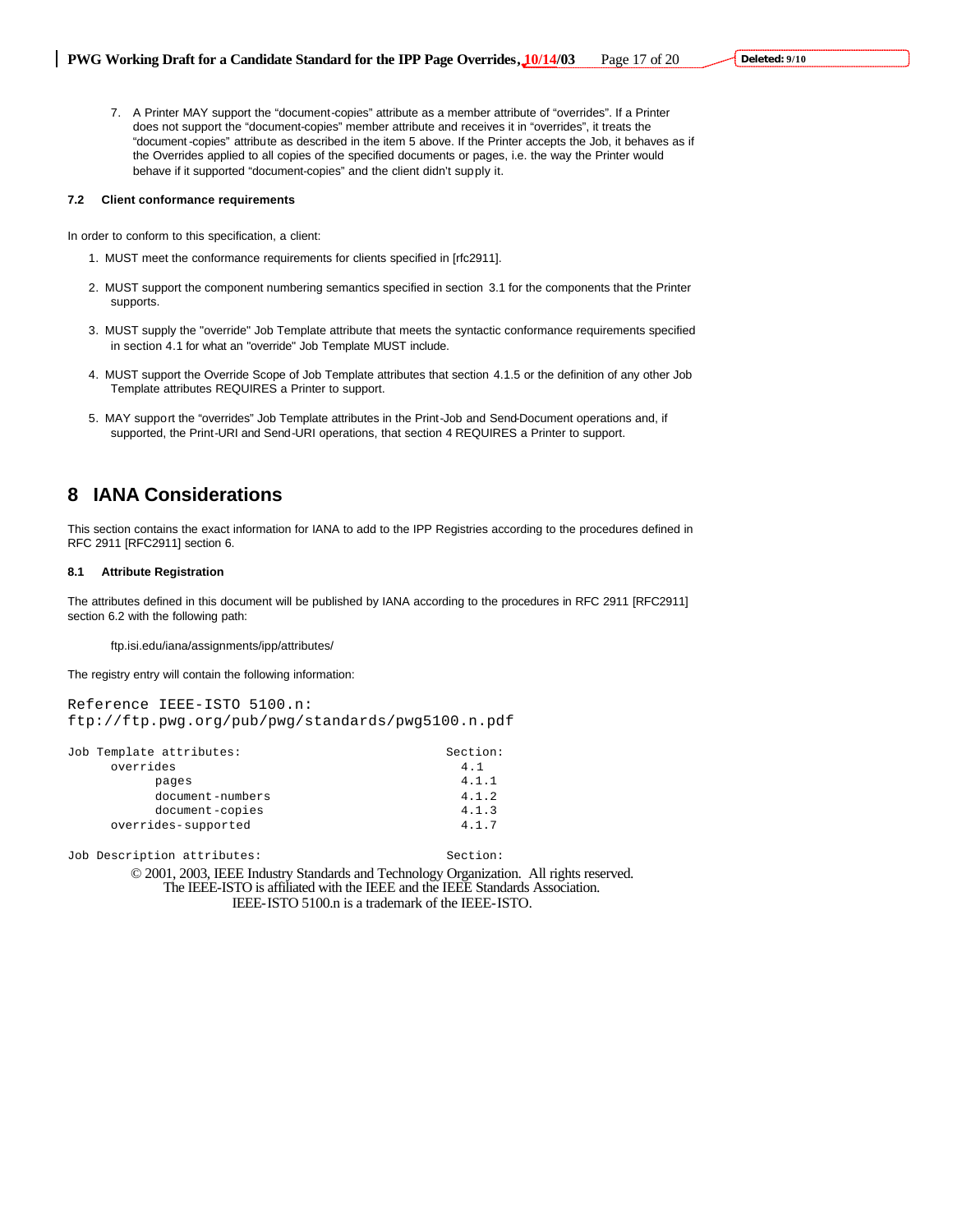overrides 5.1

## **9 Internationalization Considerations**

The IPP extensions defined in this document require the same internationalization considerations as any of the Job Template attributes defined in IPP/1.1 [RFC2911].

# **10 Security Considerations**

The IPP extensions defined in this document require the same security considerations as any of the Job Template attributes defined in IPP/1.1 [RFC2911].

# **11 References**

#### [RFC2026]

Bradner, S., "The Internet Standards Process -- Revision 3", RFC 2026, October 1996.

#### [RFC2565]

Herriot, R., Butler, S., Moore, P. and R. Turner, "Internet Printing Protocol/1.0: Encoding and Transport", RFC 2565, April 1999.

#### [RFC2566]

deBry, R., Hastings, T., Herriot, R., Isaacson, S. and P. Powell, "Internet Printing Protocol/1.0: Model and Semantics", RFC 2566, April 1999.

#### [RFC2910]

Herriot, R., Butler, S., Moore, P., Turner, R. and J. Wenn, "Internet Printing Protocol/1.1: Encoding and Transport", RFC 2910, September 2000.

#### [RFC2911]

Hastings, T., Herriot, R., deBry, R., Isaacson, S. and P. Powell, "Internet Printing Protocol/1.1: Model and Semantics", RFC 2911, September 2000.

#### [RFC3380]

Hastings, T., Herriot, R., Kugler, C., and H. Lewis, "Internet Printing Protocol (IPP): Job and Printer Set Operations", RFC 3380, September 2002.

#### [PWG5100.3]

Hastings, T., Ocke, K., "Internet Printing Protocol (IPP): Production Printing Attributes – Set1", IEEE-ISTO 5100.3-2001, February 12, 2001, ftp://ftp.pwg.org/pub/pwg/standards/pwg5100.3.pdf.

#### [PWG5100.4]

Herriot, R., Ocke, K., "Internet Printing Protocol (IPP): Override Attributes for Documents and Pages", IEEE-ISTO 5100.4-2001, February 7, 2001, ftp://ftp.pwg.org/pub/pwg/standards/pwg5100.4.pdf.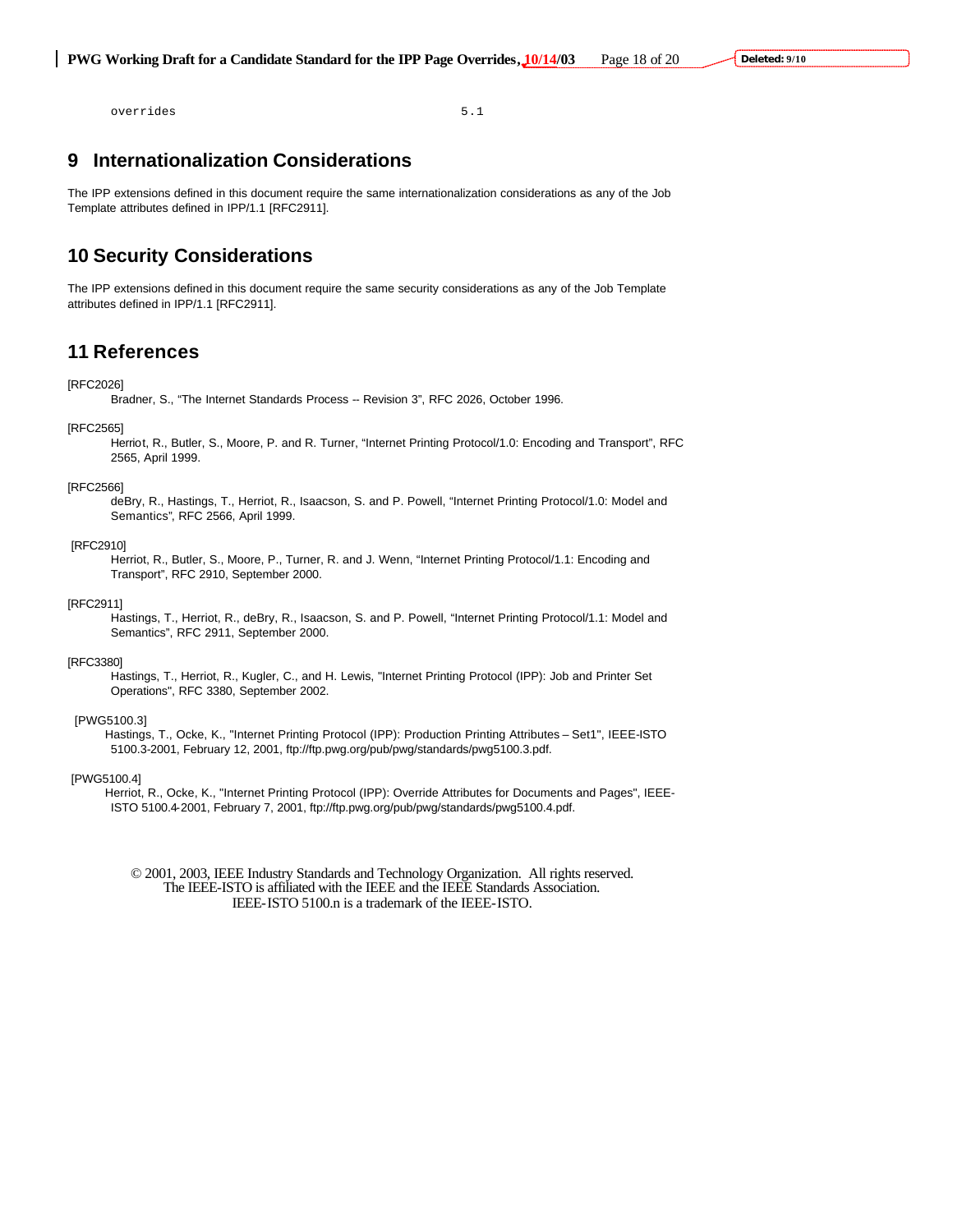# **12 Author's Addresses**

Peter Zehler Xerox Corporation MS: 0128-30E 800 Phillips Road Webster, NY 14580-9701

Phone: 585 265-8755 Fax: 585 422-7961 e-mail: PZehler@crt.xerox.com

Robert Herriot 706 Colorado Ave.

| Palo Alto, CA 94303<br>Phone: 650 - 324-4000 | Deleted: Xerox Corp.<br>3400 Hill View Ave, Building 1¶<br>Palo Alto, CA 94304 |
|----------------------------------------------|--------------------------------------------------------------------------------|
| e-mail: bob@herriot.com                      | Deleted: 813-7696                                                              |
| Kirk Ocke                                    | Deleted: Fax: - 650-813-68601                                                  |
| Xerox Corporation                            | Deleted: robert.herriot@pahv.xerox                                             |
| 800 Phillips Road                            | .com                                                                           |
| Webster, NY 14580                            |                                                                                |

Phone: 716-422-4832 e-mail: Kirk.Ocke@usa.xerox.com

IPP Web Page: http://www.pwg.org/ipp/ IPP Mailing List: ipp@pwg.org

To subscribe to the ipp mailing list, send the following email:

1) send it to majordomo@pwg.org

2) leave the subject line blank

3) put the following two lines in the message body:

subscribe ipp

end

Implementers of this specification document are encouraged to join IPP Mailing List in order to participate in any discussions of clarification issues and review of registration proposals for additional attributes and values.

Other Participants: